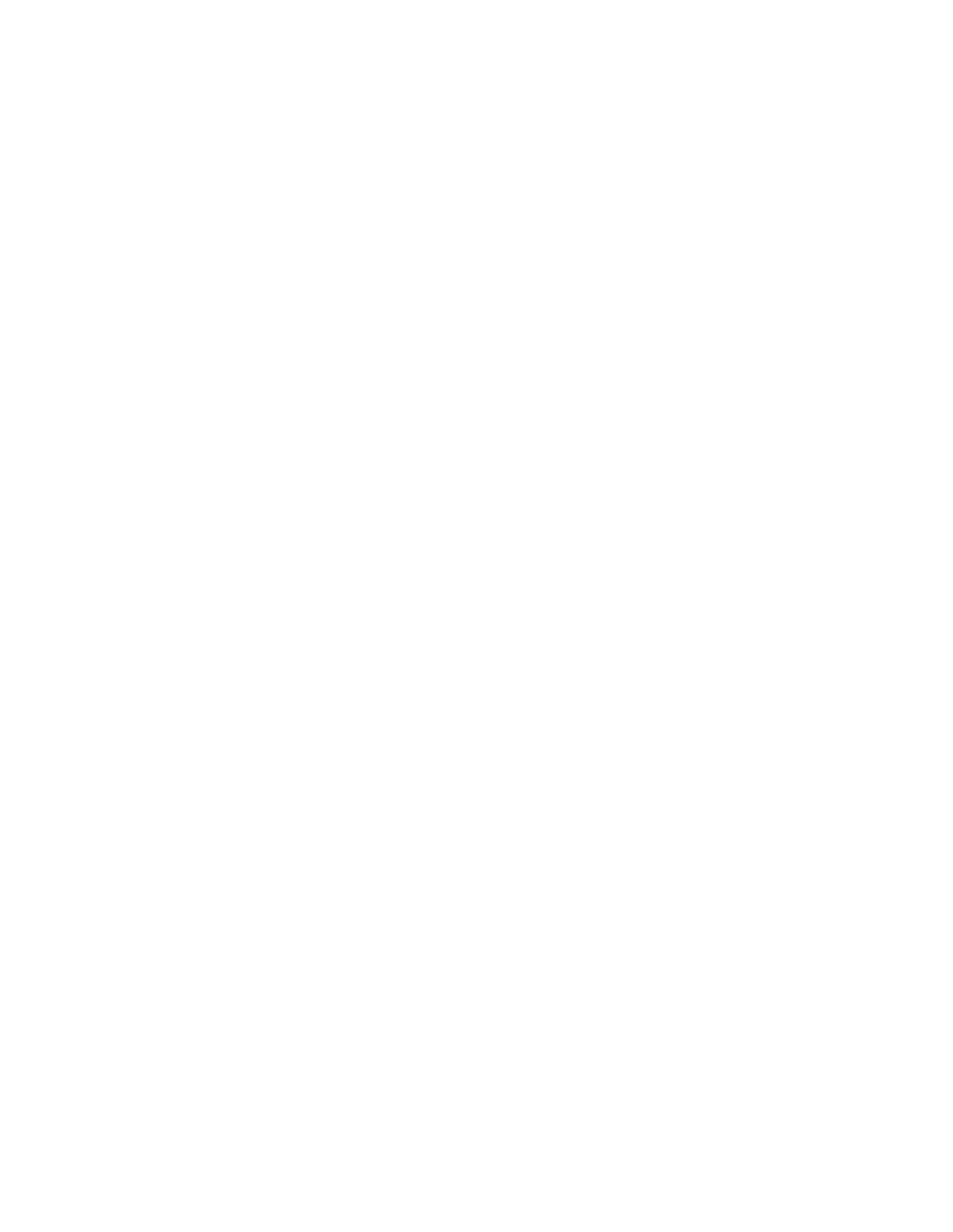### **THE CRITERIA**

This section comprises eleven criteria, each of which addresses an area of major board responsibility which explored in our August 2012 workshop. Based upon AGB criteria, they are:

- Institutional Mission
- Academic Governance and Educational Policies
- Institutional Planning
- Board/Chief Executive Relationships
- Physical Plant
- Financial Management
- Financial Support
- Board Membership
- Board Organization and Performance
- Board Relations with Key Constituents
- Accountability to the Public

Please make every effort not to mark "Don't Know/Can't Judge" as your response. In most cases this category indicates that the respondent is not aware of the board responsibility. Remember, the last thing a board member wants to say to an accreditor is "I don't know"!

You are encouraged to clarify any responses in the "Comments" section of each criterion. Comments can be among the most helpful information received in this survey. All comments are anonymous. Comments will be reported verbatim in the summary of everyone's responses, which will be provided to you as part of our workshop.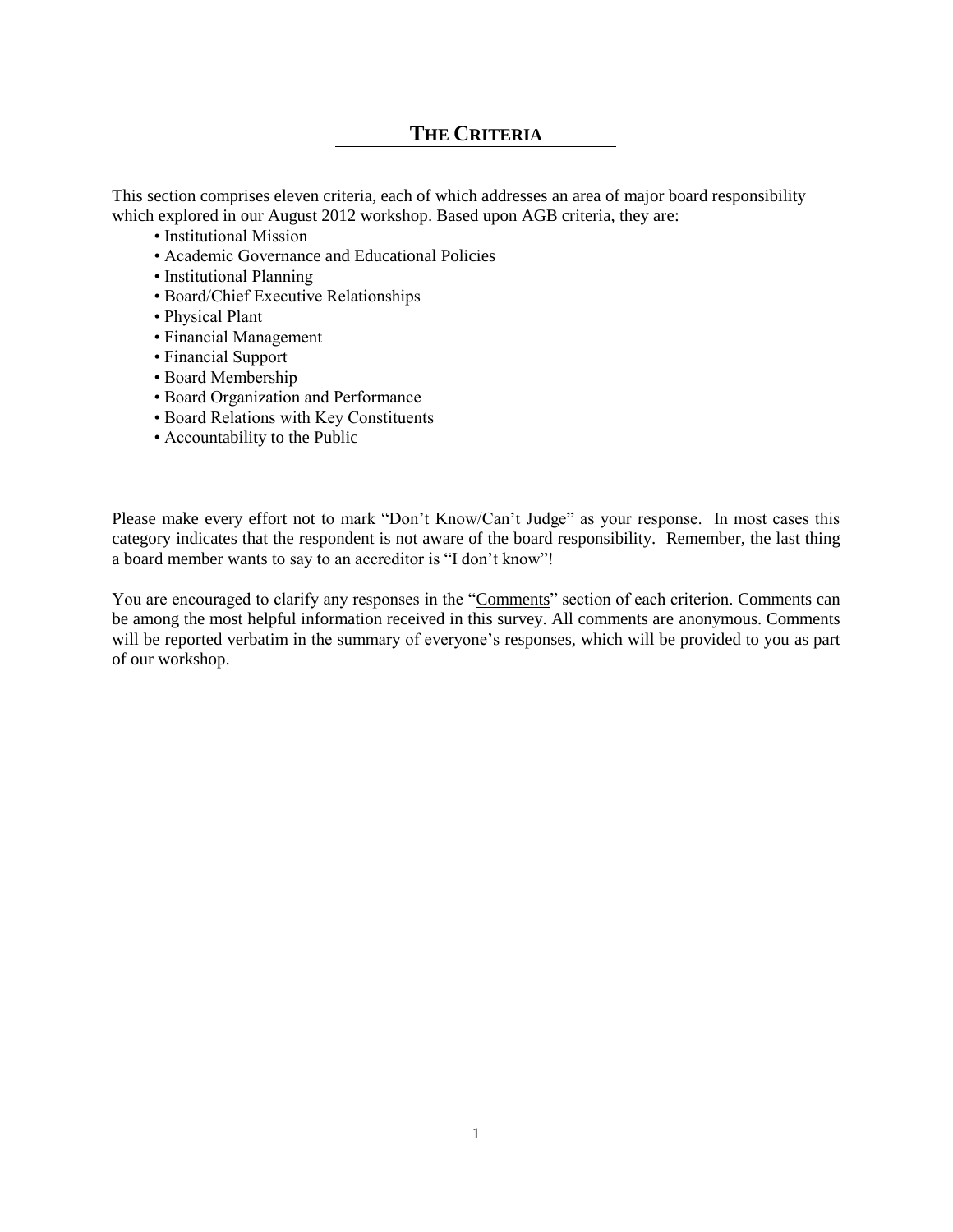A clearly articulated mission is important as a frame of reference for everyone connected with the institution—the chief executive, regents, faculty, students, staff, alumni, donors, and many others—to guide their work and contributions to its advancement.

 It is important for the board and chief executive, often in collaboration with appropriate stakeholders, to periodically review the mission statement's adequacy and appropriateness. But it is ultimately the board's responsibility to reaffirm or to change it. This board responsibility provides the context for many of its other responsibilities, including the articulation of a strategic "vision" with its chief executive (what do we want the college to become?) and the adoption of a comprehensive institutional plan (how do we want to get there?).

|    |                                                                                                                                               | Yes      | N <sub>0</sub> | Don't know/<br>Can't judge |
|----|-----------------------------------------------------------------------------------------------------------------------------------------------|----------|----------------|----------------------------|
| 1. | In your opinion, is the statement of mission a clear, succinct, and<br>useful guide to the board, administration, faculty, and others?        | $\Omega$ | $\Omega$       | $\Omega$                   |
| 2. | Is the college's mission integral to the Federated States of<br>Micronesia's health, well-being and educational and public service<br>agenda? | $\Omega$ | $\Omega$       | $\Omega$                   |
| 3. | Do FSM citizens understand and support the mission of the<br>College?                                                                         | $\Omega$ | $\Omega$       | $\Omega$                   |
| 4. | Do recommendations for new or revised policies, programs, or<br>initiatives reflect an awareness of the College's mission?                    |          |                |                            |
|    |                                                                                                                                               | $\Omega$ | $\Omega$       | $\Omega$                   |
| 5. | Within the past two to three years, has the board reviewed the<br>adequacy and appropriateness of the mission statement?                      | $\Omega$ | $\Omega$       | $\Omega$                   |
| 6. | Does the College live up to its stated mission?                                                                                               | $\Omega$ | $\Omega$       | $\mathbf 0$                |

## **SUMMARY**

In relation to this criterion, the board's *overall performance* has been:

| o Excellent/Very good                                      | o Good | o Barely adequate | o Poor | o Don't know/Can't judge |
|------------------------------------------------------------|--------|-------------------|--------|--------------------------|
| Further comments or suggestions related to this criterion: |        |                   |        |                          |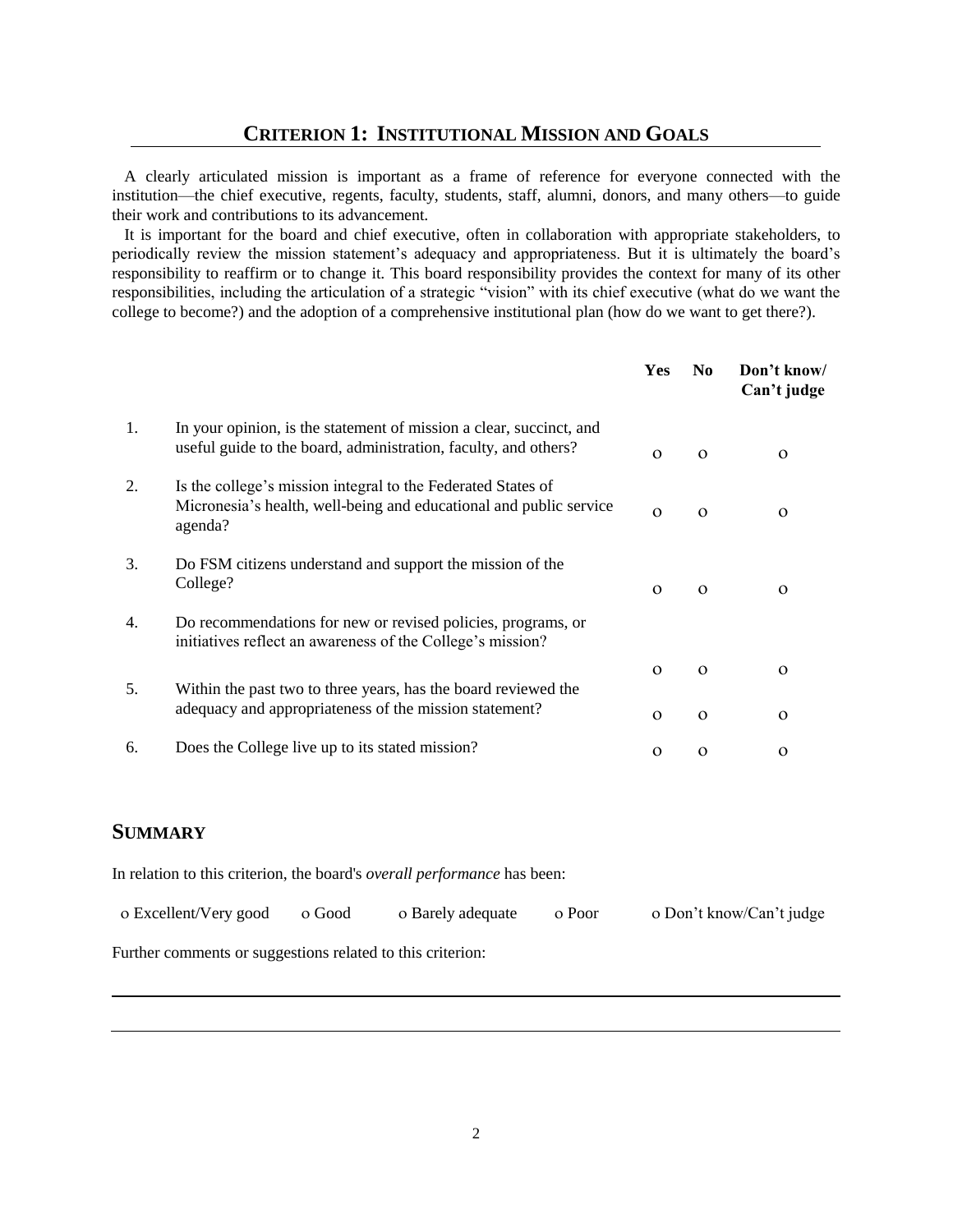## **CRITERION 2: ACADEMIC GOVERNANCE AND EDUCATIONAL POLICIES**

One of the most ambiguous yet essential board responsibilities is to ensure that the institution's academic offerings are appropriate to the institution's mission and are periodically reviewed for quality. Academic plans should not only reflect institutional needs and aspirations, but also respond to community and regional needs. The board should establish policies that require comprehensive evaluation processes to ensure that significant changes to the academic program have been thoroughly researched and meet student needs. The faculty understandably claims special expertise and voice in academic affairs and related areas; thus, considerable sensitivity must be exercised concerning who should have a primary voice in making certain decisions. But ultimate responsibility for all institutional policies always remains with the governing board, even when many decisions are appropriately delegated to the administration, faculty, or others within the institution. The chief executive and board should periodically review internal governance and educational policy matters for appropriateness and clarity. The assessment of student learning outcomes, as required by all accrediting agencies, should also be of interest to trustees and regents. Planning and evaluation processes work best if they are inclusive, realistic, and linked to the budget.

|                |                                                                                                                                                                                                                                                                                               | <b>Yes</b>   | N <sub>0</sub> | Don't know/<br>Can't judge |
|----------------|-----------------------------------------------------------------------------------------------------------------------------------------------------------------------------------------------------------------------------------------------------------------------------------------------|--------------|----------------|----------------------------|
| 1.             | Do the College's programs and services live up to the stated mission<br>and respond to the Federated States of Micronesia's educational and<br>public service needs?                                                                                                                          | $\Omega$     | $\Omega$       | $\mathbf{O}$               |
| 2.             | Are recommendations by the faculty and administration to add and<br>discontinue new courses or degree programs consistent with the<br>institution's mission?                                                                                                                                  | $\mathbf{O}$ | $\mathbf{O}$   | 0                          |
| 3.             | Is there effective collaboration and communication between the<br>faculty and administration on academic matters?                                                                                                                                                                             | $\mathbf{O}$ | $\mathbf{O}$   | $\mathbf{O}$               |
| $\overline{4}$ | Do you feel that the board exercises authority over                                                                                                                                                                                                                                           |              |                |                            |
|                | a. more aspects of academic affairs than it needs to?                                                                                                                                                                                                                                         | $\Omega$     | $\Omega$       | $\Omega$                   |
|                | b. fewer aspects of academic affairs than it needs to?                                                                                                                                                                                                                                        | $\mathbf O$  | $\Omega$       | O                          |
|                | c. the right number of aspects of academic affairs?                                                                                                                                                                                                                                           | $\mathbf{O}$ | $\Omega$       | $\Omega$                   |
| 5.             | Are academic personnel decisions in harmony with the stated goals<br>and policies of the institution?                                                                                                                                                                                         | $\Omega$     | $\Omega$       | $\Omega$                   |
| 6.             | Does the board have a reasonably clear sense of which academic<br>and degree programs are particularly strong, which are particularly<br>weak, and why?                                                                                                                                       | $\Omega$     | $\Omega$       | $\Omega$                   |
| 7.             | Does the board receive periodic reports on the processes for<br>assessing student outcomes, e.g. for measuring what students know<br>and can do as a consequence of their educational experience, or<br>how associate degree students perform if they transfer to a<br>baccalaureate college? | $\Omega$     | $\Omega$       | $\mathbf{O}$               |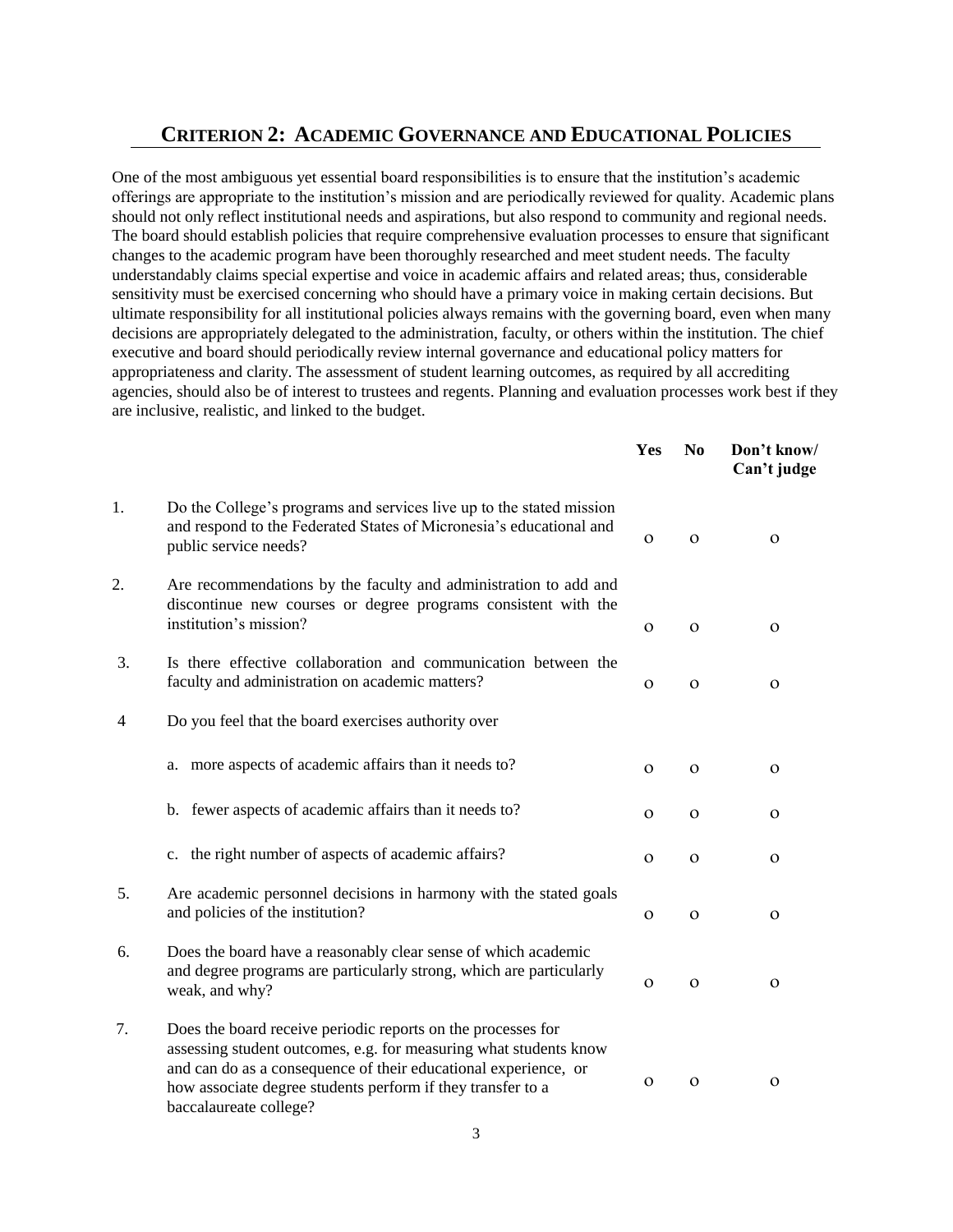## **SUMMARY**

In relation to this criterion, the board's *overall performance* has been:

| o Excellent/Very good o Good<br>o Barely adequate o Poor | o Don't know/Can't judge |
|----------------------------------------------------------|--------------------------|
|----------------------------------------------------------|--------------------------|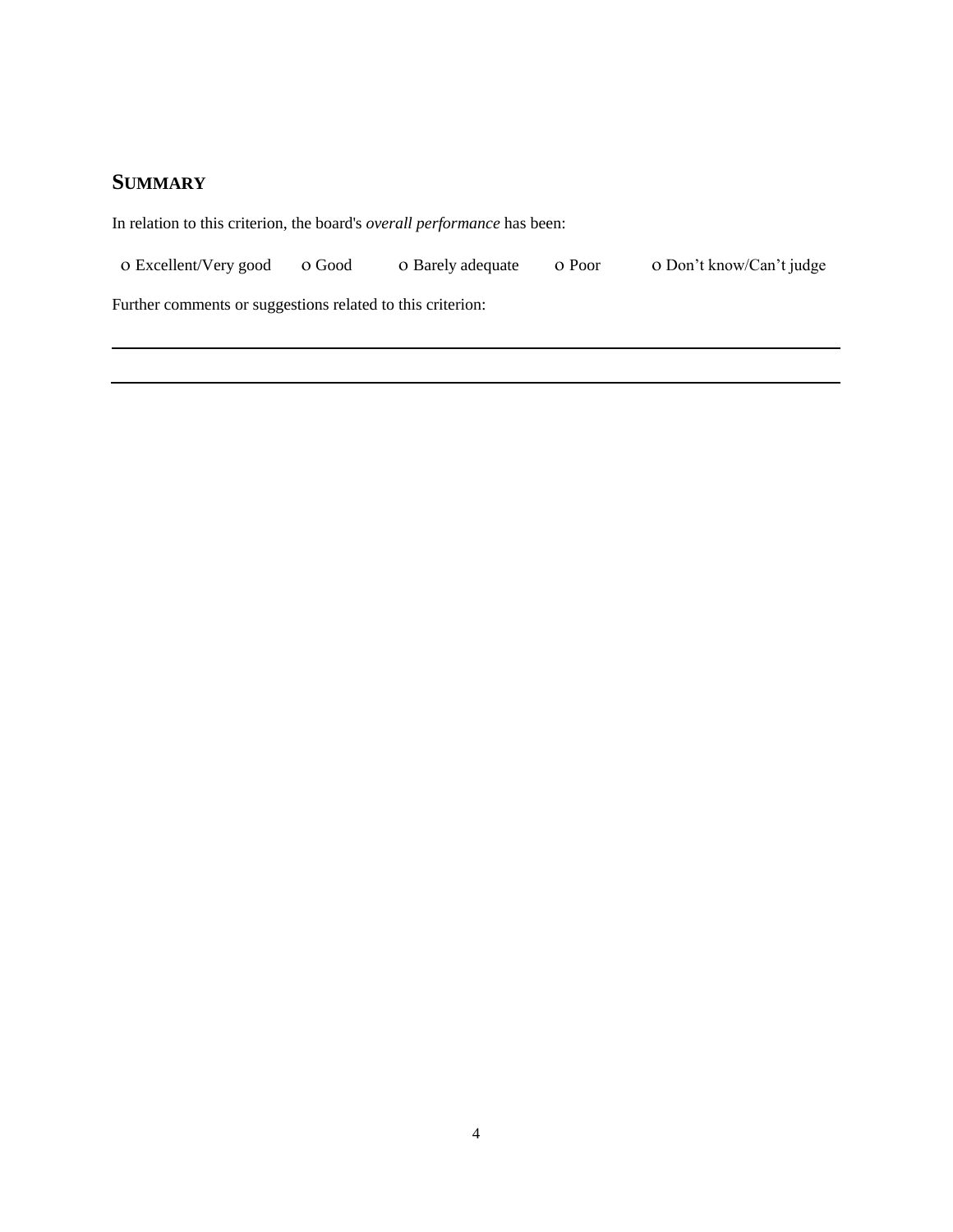## **CRITERION 3: INSTITUTIONAL PLANNING**

Effective and continuous planning and goal setting are essential to keep the institution relevant and competitive. It is the board's responsibility to ensure that the administration and faculty conduct effective planning and for the board to participate where possible and appropriate. Trustees and regents have limited time and expertise on educational matters, but it is important for the board to be involved and to "own" resulting priorities if they are to do their appropriate part in helping to implement or support them. The board should study projections of community demographics and student enrollments, and work to strengthen and improve student learning outcomes and community benefits. (Comprehensive planning typically includes such matters as enrollment goals and student recruitment and retention strategies, certain faculty and staff matters, the physical plant, information technology, educational programs, and fund-raising, among others.)

|    |                                                                                                                                                             | <b>Yes</b> | N <sub>0</sub> | Don't know/<br>Can't judge |
|----|-------------------------------------------------------------------------------------------------------------------------------------------------------------|------------|----------------|----------------------------|
| 1. | there an ongoing process of comprehensive institutional<br>Is.<br>planning?                                                                                 | $\Omega$   | $\Omega$       | $\Omega$                   |
| 2. | Is the board involved in appropriate ways in the planning process?                                                                                          | $\Omega$   | $\Omega$       | $\Omega$                   |
| 3. | Is the College community (faculty, administration, students and<br>community representatives) adequately involved in the institutional<br>planning process? | $\Omega$   | $\Omega$       | $\Omega$                   |
| 4. | If there is a current plan, is implementation largely on target and are<br>priorities adhered to by the administration, faculty and board?                  | $\Omega$   | $\Omega$       | $\Omega$                   |
| 5. | Does the board have a schedule for reviewing and, if desirable,<br>revising the plan at regular intervals?                                                  | $\Omega$   | $\Omega$       | $\Omega$                   |
| 6. | Do the majority of board members appear to be satisfied with the<br>way planning is conducted?                                                              | $\Omega$   | $\Omega$       | $\Omega$                   |
|    |                                                                                                                                                             |            |                |                            |

## **SUMMARY**

In relation to this criterion, the board's *overall performance* has been:

| o Excellent/Very good o Good |  | o Barely adequate o Poor |  | o Don't know/Can't judge |
|------------------------------|--|--------------------------|--|--------------------------|
|------------------------------|--|--------------------------|--|--------------------------|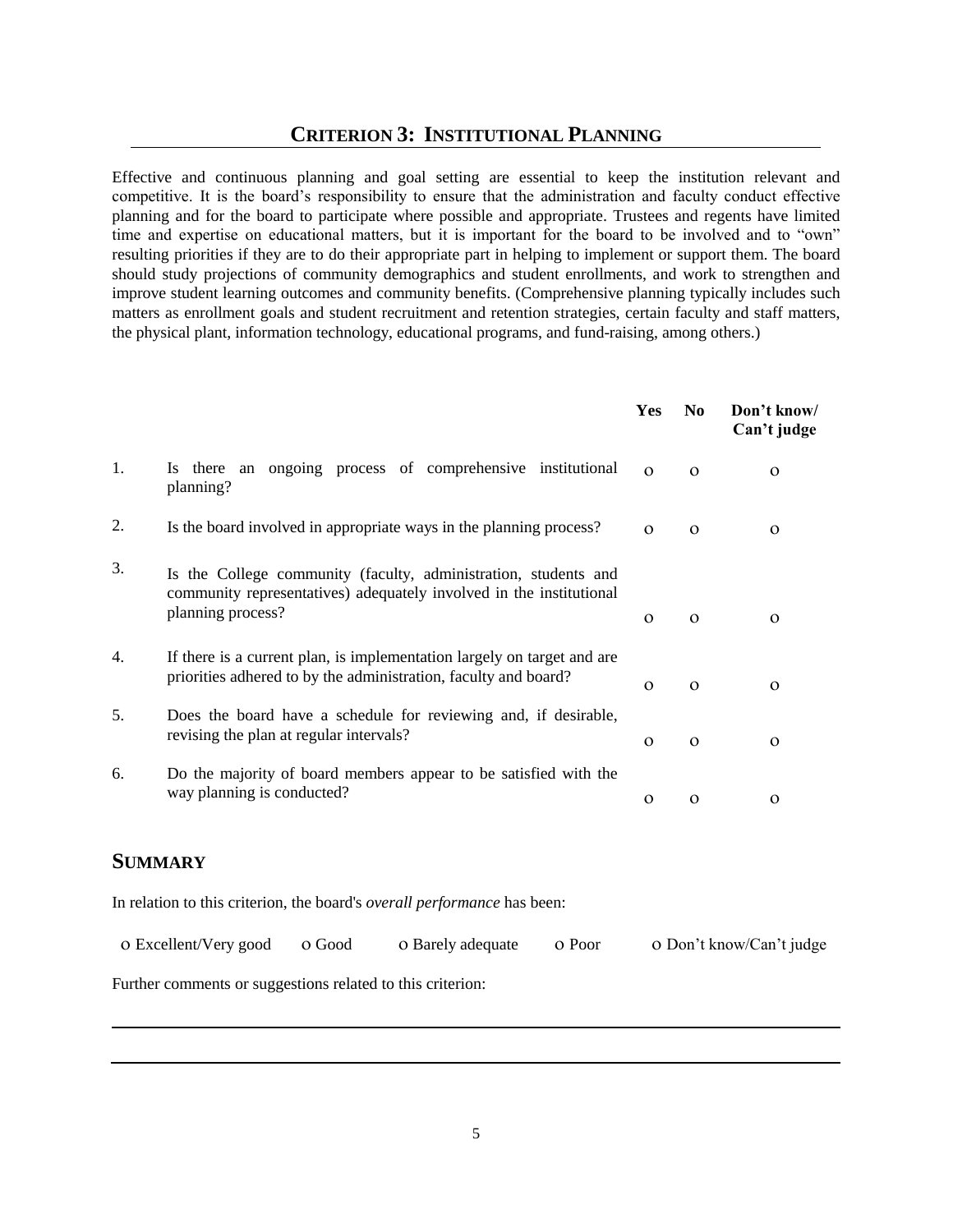## **CRITERION 4: BOARD-CHIEF EXECUTIVE RELATIONSHIPS**

Few matters are more important to effective governance and management than the relationship between the board and the chief executive. The board represents the community interests and commitment, while the chief executive leads and administers the institution. This relationship must be built and maintained on a foundation of trust, mutual support, and respect. The true test of a board is its ability to attract and retain an outstanding chief executive.

 Honest and open communication is the hallmark of a good relationship. Although the board must take ultimate responsibility for the institution's policies and performance, the chief executive must have the authority and flexibility to act decisively in full confidence that he or she has the board's support. It is inappropriate for a board to advocate for change and then shy away from publicly supporting the chief executive when the change is implemented.

|    |                                                                                                                                    | Yes      | N <sub>0</sub> | Don't know/<br>Can't judge |
|----|------------------------------------------------------------------------------------------------------------------------------------|----------|----------------|----------------------------|
| 1. | Is the relationship between the president and board built on mutual<br>respect and confidence?                                     | $\Omega$ | $\Omega$       | $\Omega$                   |
| 2. | Does the president meet with each board member to share<br>perspectives and strengthen relationships?                              | $\Omega$ | $\Omega$       | $\Omega$                   |
| 3. | satisfaction<br>with the quality and<br>timeliness of<br>there<br><b>Is</b><br>communication coming from the president's office?   | $\Omega$ | $\Omega$       | $\Omega$                   |
| 4. | Has the board delegated to the president the authority to manage and<br>lead the institution?                                      | $\Omega$ | $\Omega$       | $\Omega$                   |
| 5. | Does the president consistently respect the board's responsibility to<br>ultimately determine the College's major policies?        | $\Omega$ | $\Omega$       | $\Omega$                   |
| 6. | Does the board express its annual and long-term expectations to the<br>president clearly and consistently?                         | $\Omega$ | $\Omega$       | $\Omega$                   |
| 7. | Does the board publicly support the chief executive when he or she<br>must make difficult decisions affecting people and programs? | $\Omega$ | $\Omega$       | 0                          |

## **SUMMARY**

In relation to this criterion, the board's *overall performance* has been:

| o Excellent/Very good o Good |  | o Barely adequate o Poor |  | o Don't know/Can't judge |
|------------------------------|--|--------------------------|--|--------------------------|
|------------------------------|--|--------------------------|--|--------------------------|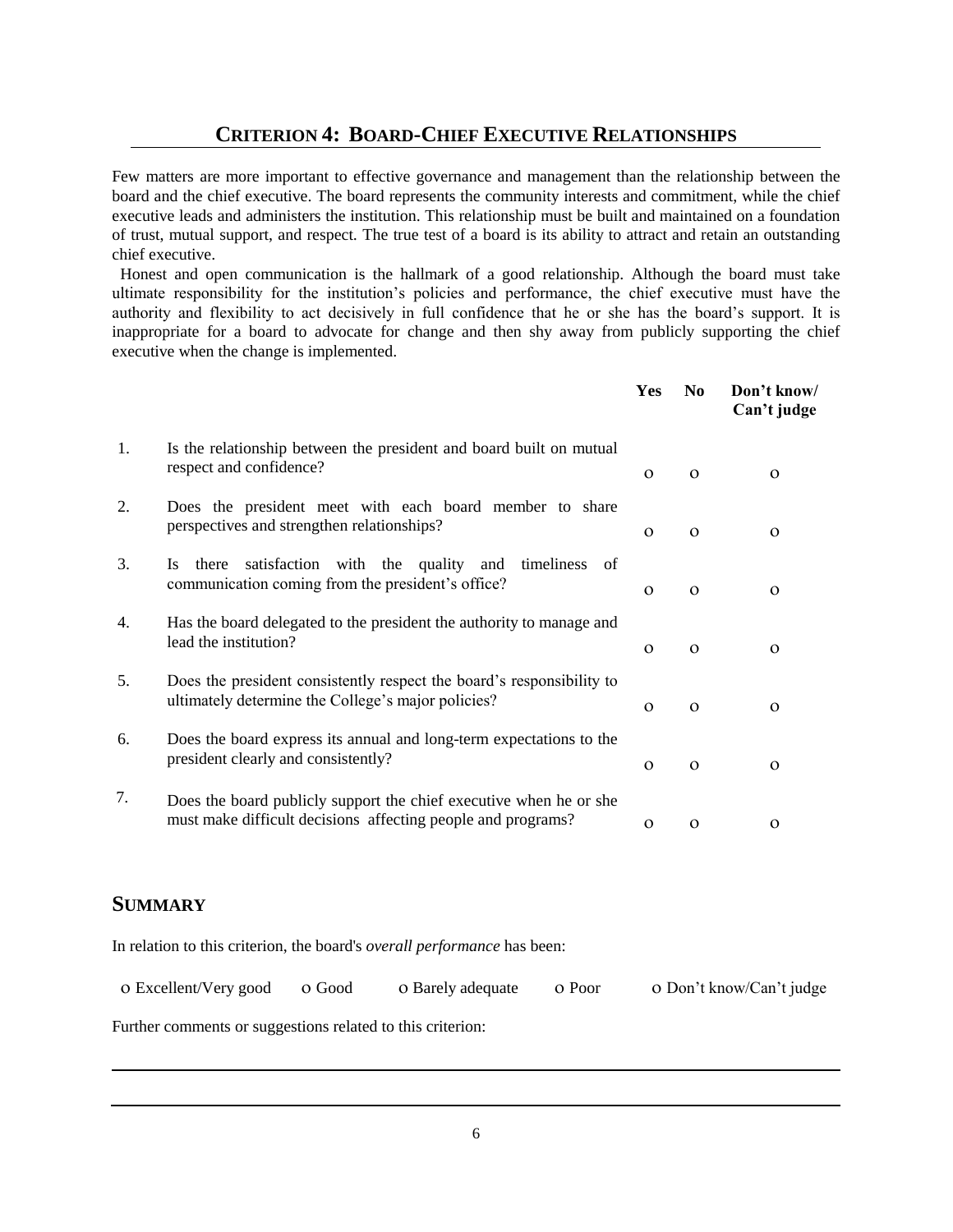#### **CRITERION 5: PHYSICAL PLANT**

It is the board's responsibility to create and maintain a physical environment that is safe, conducive to learning, and consistent with reasonable expectations of future funds and enrollment trends. Integrating technology into the curriculum and operations of the college in order to meet the demands of students, businesses and the public is also an important consideration. Decisions that involve the campus master plan and the capital outlay budget request are the major concerns. Prudence demands that maximum use be made of the current physical plant before construction or remodeling is considered, and maintenance should not be deferred to the possible peril of the institution's future. Efficient use of the board's time and effort requires that it be concerned only with those matters that cannot properly be delegated to the staff. The board's fiduciary responsibilities include the preservation and care of all campus assets, including the physical plant.

|     |                                                                                                                                                                                                                                   | Yes          | N <sub>0</sub> | Don't know/<br>Can't judge |
|-----|-----------------------------------------------------------------------------------------------------------------------------------------------------------------------------------------------------------------------------------|--------------|----------------|----------------------------|
| 1.  | Has the board approved a master plan for the physical campus(es)<br>that includes both current and anticipated needs?                                                                                                             | $\Omega$     | $\Omega$       | $\Omega$                   |
| 2.  | Within the past three years, has the board received and reviewed<br>reports on the uses of physical plant—classroom, laboratory, studio,<br>dormitory, office, and other building space?                                          | $\mathbf{O}$ | $\mathbf O$    | $\mathbf{O}$               |
| 3.  | Before considering requests for remodeling or new construction, is<br>the board satisfied that current space and instructional areas are at<br>optimum use?                                                                       | $\mathbf{O}$ | $\mathbf{O}$   | $\mathbf{O}$               |
| 4.  | When new construction is planned, are considerations for multiple<br>usages included (i.e., community usage, other institutional<br>activities)?                                                                                  | $\Omega$     | $\Omega$       | $\Omega$                   |
| 5.  | Since the aesthetic attractiveness of a campus partly determines the<br>success of student recruitment, does the board play a role in<br>determining the placement of new buildings or the architecture of<br>any given building? | $\Omega$     | $\Omega$       | $\Omega$                   |
| 6.  | Do you feel that the board makes decisions on details relating to<br>buildings and grounds that really should be delegated to the<br>administrative staff?                                                                        | $\mathbf{O}$ | $\Omega$       | $\mathbf{O}$               |
| 7.  | Is the board satisfied that maintenance programs are adequate and<br>that maintenance is not being deferred unreasonably?                                                                                                         | $\Omega$     | $\Omega$       | $\Omega$                   |
| 8.  | If maintenance programs has been unreasonably deferred, are plans<br>in place to address the deficiencies?                                                                                                                        | $\mathbf{O}$ | $\Omega$       | $\mathbf{O}$               |
| 9.  | Is there a plan in place to address identified health and safety<br>concerns?                                                                                                                                                     | $\Omega$     | $\Omega$       | $\Omega$                   |
| 10. | Are campus buildings environmentally friendly, i.e., do they<br>minimize emissions and waste that would negatively affect the<br>Federates States of Micronesia?                                                                  | $\mathbf O$  | $\mathbf{O}$   | $\mathbf{O}$               |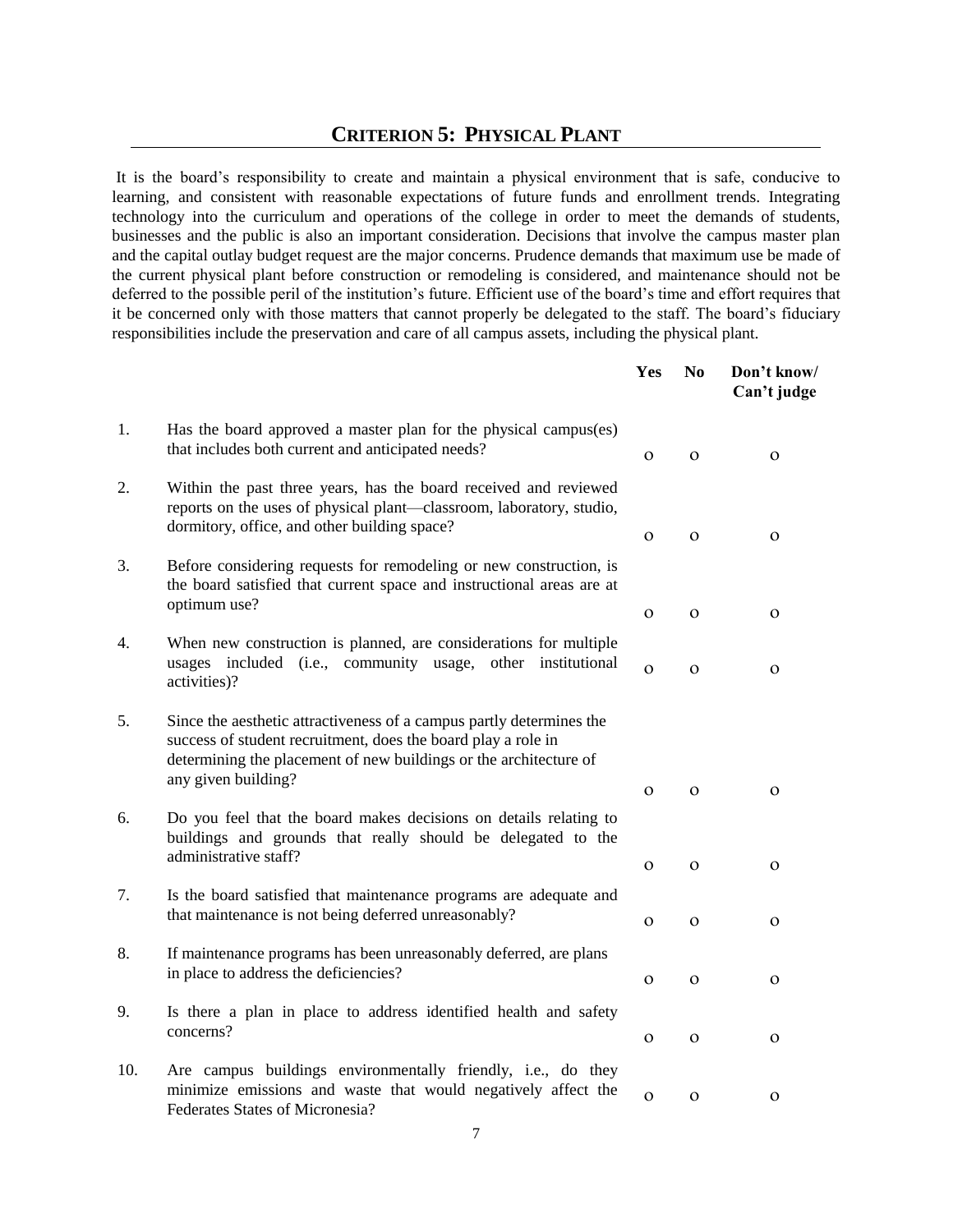## **SUMMARY**

In relation to this criterion, the board's *overall performance* has been:

o Excellent/Very good o Good o Barely adequate o Poor o Don't know/Can't judge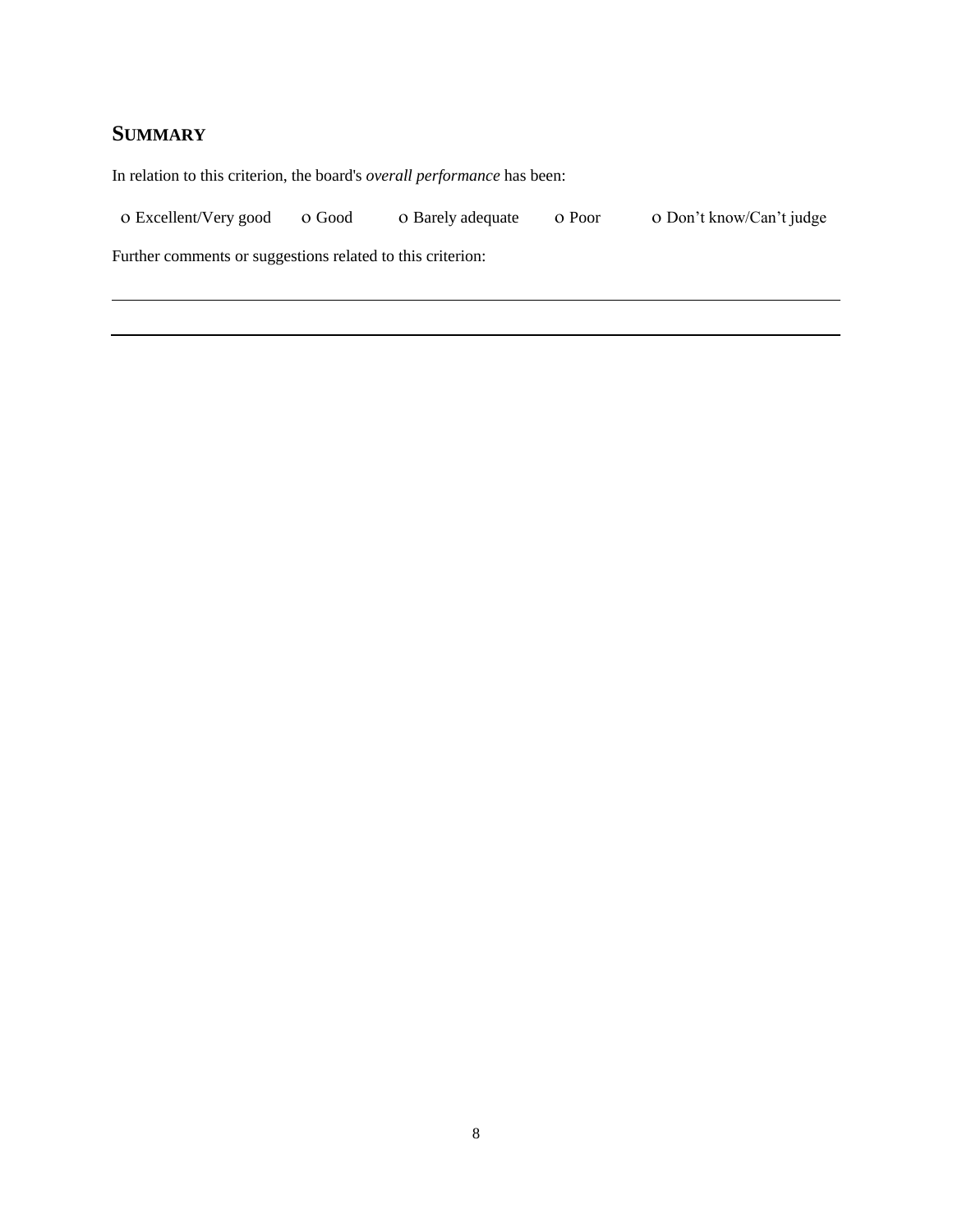## **CRITERION 6: FINANCIAL MANAGEMENT**

The board has the responsibility to oversee and ensure prudent fiscal management. Moreover, it should ensure that there are links between budget allocation and policy goals. This responsibility calls upon the expertise of those board members who are experienced in devising financial policies or in managing investments, or who have other financial skills. It must ensure that sound financial policies are followed, yet refrain from being involved in the execution of policies. And, it should be aware of risk management initiatives. The entire board approves the annual budget and reserves certain other authority for itself, consistent with its legal and fiduciary responsibilities.

|    |                                                                                                                                         | Yes          | N <sub>0</sub> | Don't know/<br>Can't judge |
|----|-----------------------------------------------------------------------------------------------------------------------------------------|--------------|----------------|----------------------------|
| 1. | Does the board fully accept its responsibility for prudent fiscal<br>management?                                                        | $\Omega$     | $\Omega$       | $\mathbf O$                |
| 2. | Does the board feel that the annual budget process is adequately<br>linked to institutional plans and academic programs and priorities? | $\mathbf{O}$ | $\mathbf O$    | $\mathbf O$                |
| 3. | As the budget is being developed, do board members have sufficient<br>information to provide them with a sound basis for approving it?  | $\Omega$     | $\Omega$       | $\mathbf{O}$               |
| 4. | Do all board members receive financial reports                                                                                          |              |                |                            |
|    | a. in a format that is intelligible and comprehensible?                                                                                 | $\Omega$     | $\Omega$       | $\Omega$                   |
|    | b. in a timely manner, several days before discussion and vote of<br>approval?                                                          | $\mathbf{O}$ | $\mathbf O$    | $\mathbf O$                |
| 5. | Do regular financial reports provide comparisons of income and<br>expenditures for the same period in the preceding fiscal year(s)?     | $\Omega$     | $\Omega$       | $\Omega$                   |
| 6. | Is there a clear, board approved investment policy, and adequate<br>board oversight of the implementation of that policy?               | $\mathbf{O}$ | $\mathbf O$    | $\mathbf O$                |
| 7. | Do substantial increases in funding for either an existing program or<br>a new program require board approval?                          | $\Omega$     | $\Omega$       | $\mathbf O$                |
| 8. | Does the level of board oversight of finances allow the<br>administration sufficient flexibility to operate efficiently?                |              |                |                            |
| 9. |                                                                                                                                         | $\Omega$     | $\Omega$       | $\mathbf O$                |
|    | Does the board or a committee meet privately with the external and<br>internal auditors to review findings or concerns?                 | $\mathbf{O}$ | $\mathbf{O}$   | $\mathbf O$                |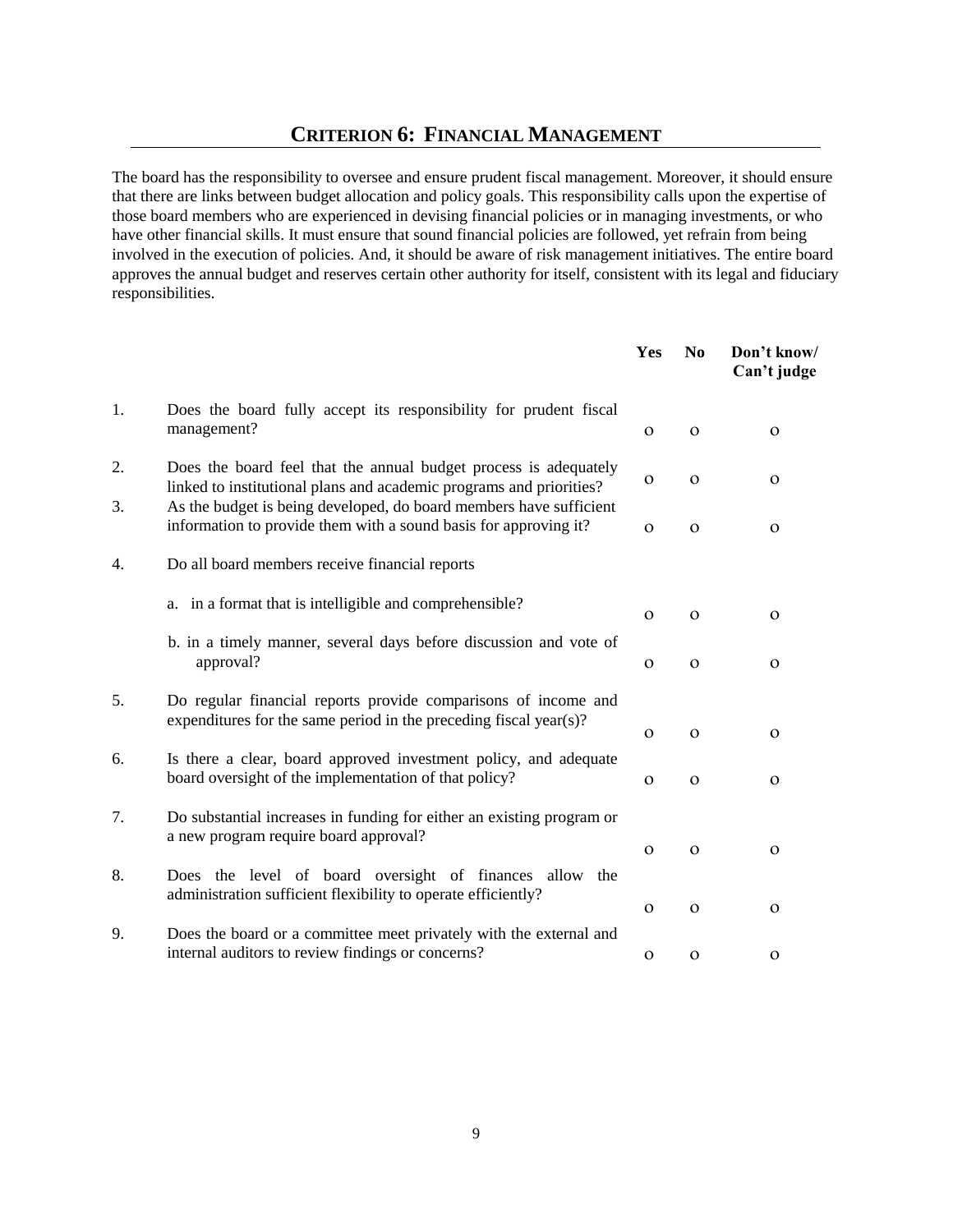## **SUMMARY**

In relation to this criterion, the board's *overall performance* has been:

O Excellent/Very good O Good O Barely adequate O Poor O Don't know/Can't judge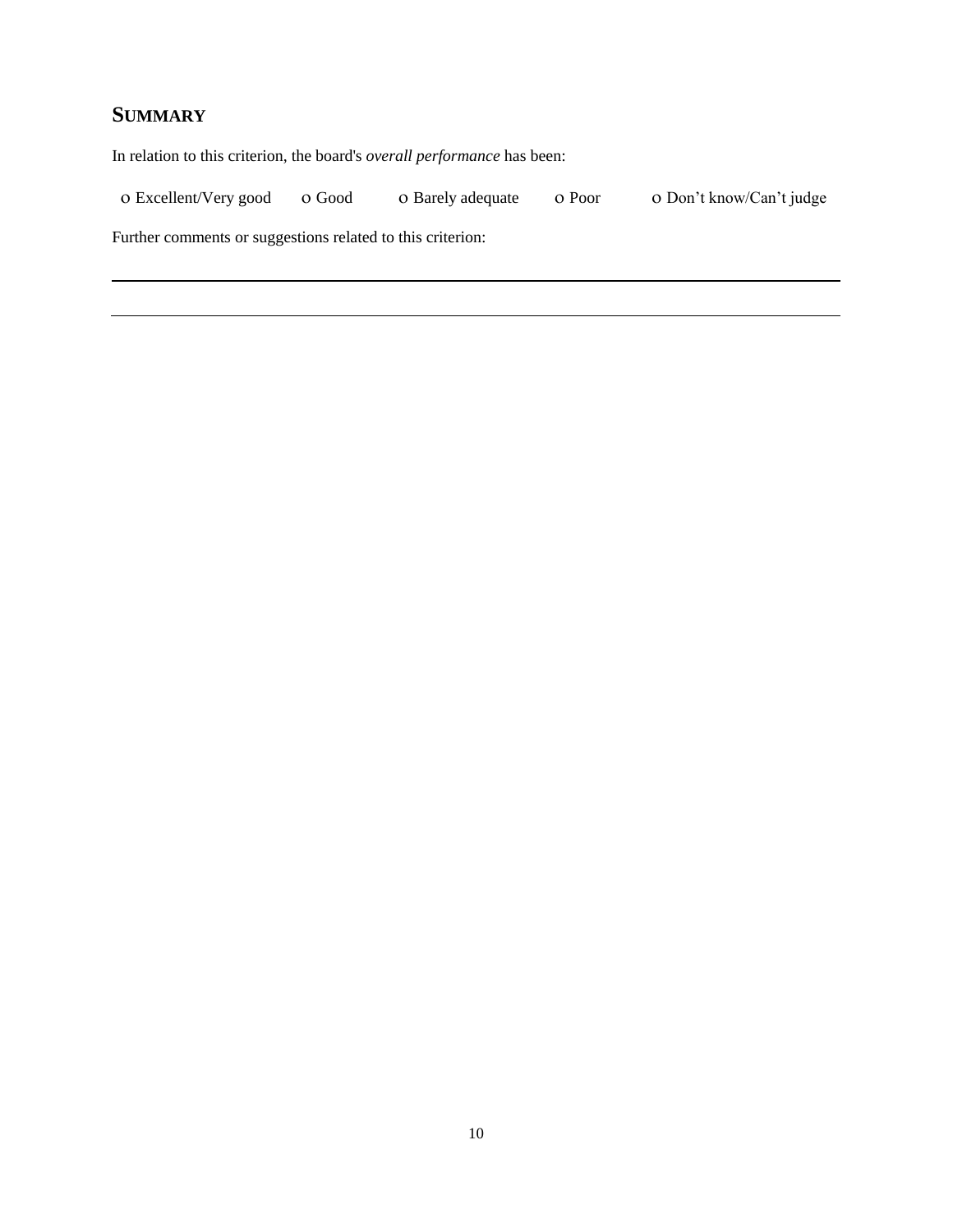## **CRITERION 7: FINANCIAL SUPPORT**

A board has a responsibility to ensure that sufficient financial resources are generated from a variety of sources so that the institution is able to meet its mission and goals. Requesting appropriate public funds from all levels of government is an important responsibility as well a test of the board and chief executive's leadership and credibility. Balancing advocacy for genuine institutional needs with the public assurance that the board is being fiscally responsible and prudent is very important. Ultimately, a public institution's real endowment is the public's trust.

Board members also have a responsibility and obligation to give willingly from their personal means, to encourage others to do so, and to otherwise participate actively in the fund-raising program. The interest and efforts of other constituents in institutional resource development is usually proportional to the example set by the regents and the board as a whole.

College and university foundations and their committed members provide an increasingly important vehicle for soliciting and managing gifts and grants from corporations, philanthropic foundations, and individuals. Thus, the relationship between the governing board and the foundation board should be cooperative and reflective of the best interests of the institution – its mission, needs, and priorities, as determined in partnership with others and ultimately by the board and chief executive.

|    |                                                                                                                                                                                                             | <b>Yes</b> | N <sub>0</sub> | Don't know/<br>Can't judge |
|----|-------------------------------------------------------------------------------------------------------------------------------------------------------------------------------------------------------------|------------|----------------|----------------------------|
| 1. | Does the board enjoy the kind of credibility and/or rapport with<br>FSM's parliament, cabinet and president that results in an<br>appropriate share of public funds and adequate funding of the<br>College? | $\Omega$   | $\Omega$       | $\Omega$                   |
| 2. | Are the board chair and/or an appropriate board committee and<br>COM-FSM president actively engaged in advocacy for public<br>resources?                                                                    | $\Omega$   | $\Omega$       | $\Omega$                   |
| 3. | Do you feel that fund-raising efforts and successes are reasonably in<br>line with institutional needs?                                                                                                     | $\Omega$   | $\Omega$       | $\Omega$                   |
| 4. | Have the members of this board demonstrated their own<br>commitment to contributing resources according to their means and<br>to helping with fund-raising?                                                 | $\Omega$   | $\Omega$       | O                          |

## **SUMMARY**

In relation to this criterion, the board's *overall performance* has been:

| o Excellent/Very good o Good |  | o Barely adequate o Poor |  | o Don't know/Can't judge |
|------------------------------|--|--------------------------|--|--------------------------|
|------------------------------|--|--------------------------|--|--------------------------|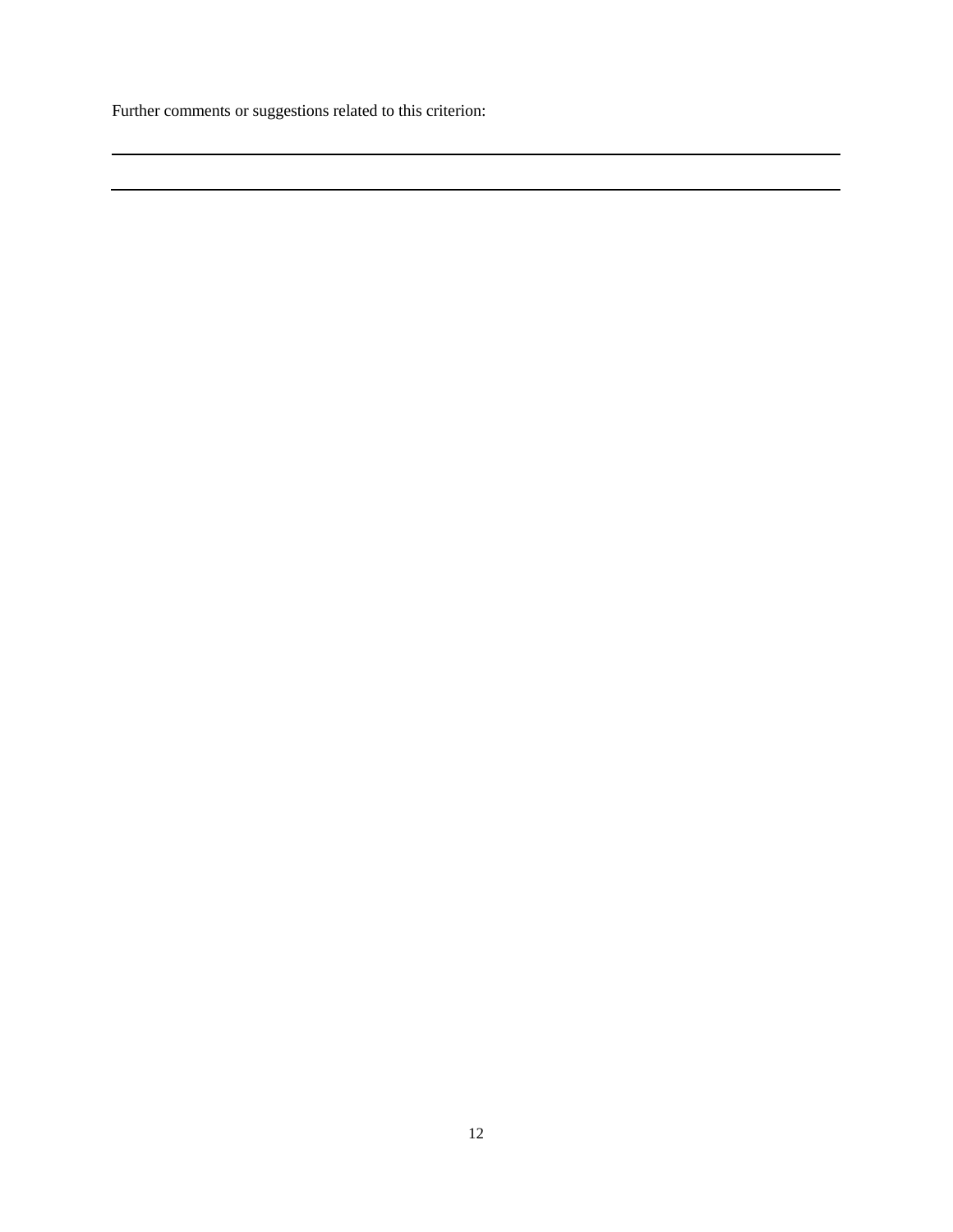## **CRITERION 8: BOARD MEMBERSHIP**

An effective board has a balance of board member skills, knowledge, and experience necessary for informed decision-making. The diversity of peoples and interests in our larger society requires that the board membership be as diverse as possible in terms of geography, ethnicity, age, gender, education, occupation / profession, and perspective. Such diversity does not require that members be "representatives" of special groups or interests, even if specified in the bylaws or charter; rather, each member must serve the interests of the institution and the community as a whole.

The ability of the governing board to influence the selection of its own members, and thus improve its composition, may be limited because the appointment and tenure of board members is fixed by statute or constitution. Nonetheless, a board should be aware of its membership needs and make these known by means that are appropriate and available. Boards should cultivate potential board leaders throughout the community.

To ensure its own effectiveness, the board should have an established orientation program for new members designed to acquaint them with the institution, the responsibilities of the board as a whole, and the responsibilities of the trustee or regent as an individual. Furthermore, the board should develop continuing education programs opportunities and assess its own performance every three to four years.

|    |                                                                                                                                                                   | Yes      | N <sub>0</sub> | Don't know/<br>Can't judge |
|----|-------------------------------------------------------------------------------------------------------------------------------------------------------------------|----------|----------------|----------------------------|
| 1. | Is the board's composition sufficiently diverse to reflect the broad<br>backgrounds, interests, and perspectives of the citizens of FSM<br>served by the College? |          |                |                            |
| 2. | In particular, does the board have adequate numbers of members<br>who are:                                                                                        | $\Omega$ | $\Omega$       | $\Omega$                   |
|    | a. sophisticated in understanding the complexities of the College<br>(e.g., academic culture, institutional organization and personnel<br>and budget matters)?    | $\Omega$ | $\Omega$       | $\Omega$                   |
|    | b. alumni who bring a deep knowledge of, affection for, and<br>commitment to their alma mater?                                                                    | $\Omega$ | $\Omega$       | $\Omega$                   |
|    | c. influential in the cultural, economic and political life of the<br>Federates States of Micronesia?                                                             | $\Omega$ | $\Omega$       | $\Omega$                   |
|    | able to enhance public confidence and trust in the governance of<br>d.<br>the College?                                                                            | $\Omega$ | $\Omega$       | $\Omega$                   |
| 3. | Does the board have a satisfactory means of communicating its<br>membership needs to the FSM Cabinet when applicable?                                             |          |                |                            |
| 4. | Does the board have an established program for orienting new                                                                                                      | $\Omega$ | $\Omega$       | $\Omega$                   |
|    | members?                                                                                                                                                          | $\Omega$ | $\Omega$       | 0                          |
|    | If so, is the orientation program adequate?                                                                                                                       | $\Omega$ | $\Omega$       | $\mathbf{O}$               |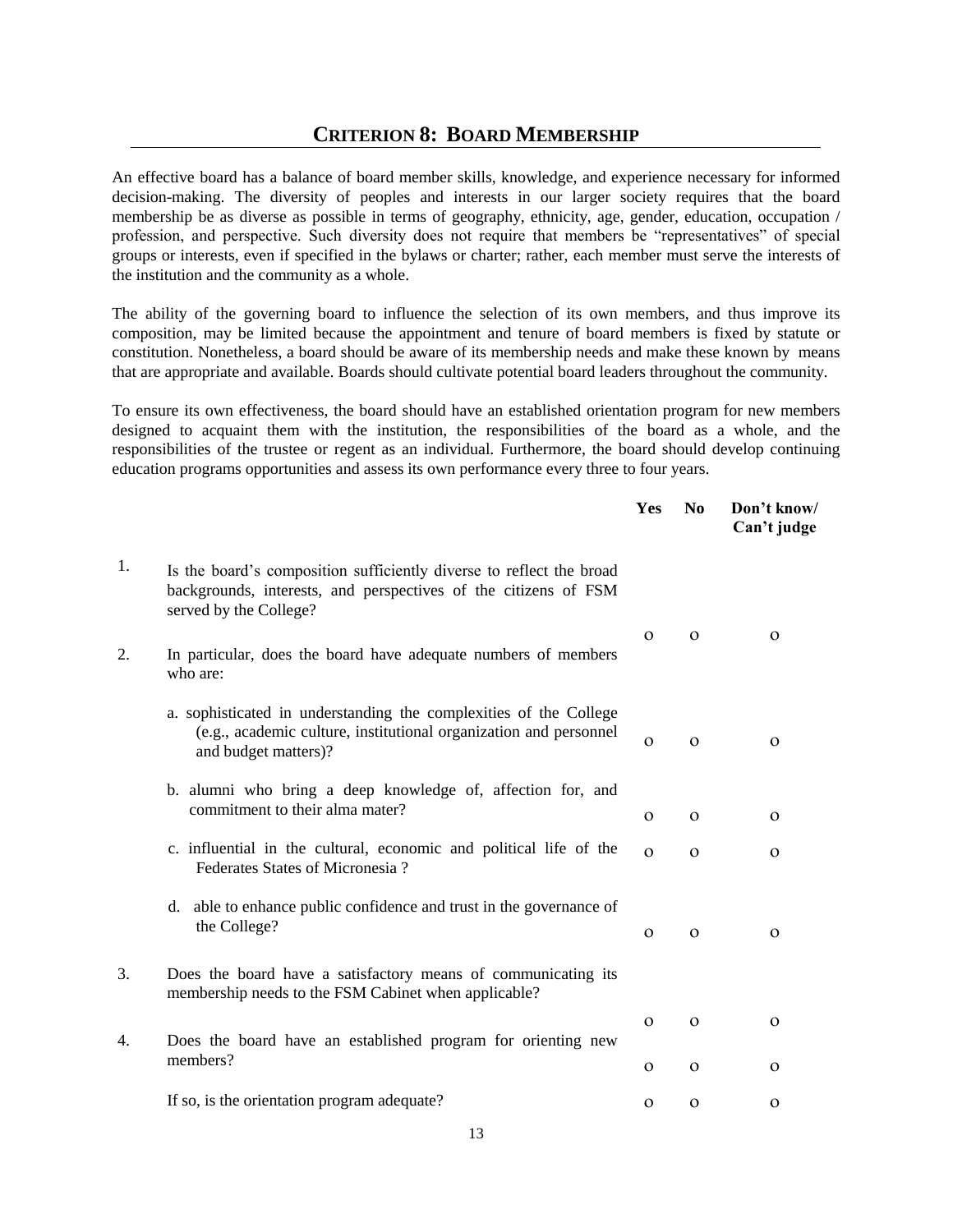|    |                                                                                                                                                                                                                                                                     | Yes      | N <sub>0</sub> | Don't know/<br>Can't judge |
|----|---------------------------------------------------------------------------------------------------------------------------------------------------------------------------------------------------------------------------------------------------------------------|----------|----------------|----------------------------|
| 5. | Does the board have an established process of continuing education<br>for its members?                                                                                                                                                                              | $\Omega$ | $\Omega$       | $\Omega$                   |
| 6. | Do all board members respect the principle of avoiding partisan<br>politics in their decisions, including their responsibility to be<br>independent of political influence from the appointing authority (the<br>Cabinet, as well as the President and Parliament)? | $\Omega$ | $\Omega$       | $\Omega$                   |
| 7. | Does the board have a statement on board ethics or expectations<br>regarding board conduct and participation?                                                                                                                                                       | $\Omega$ | $\Omega$       | $\Omega$                   |
| 8. | Has the board adopted an effective conflict-of-interest policy?                                                                                                                                                                                                     | $\Omega$ | $\Omega$       | $\Omega$                   |
|    | SUMMARY                                                                                                                                                                                                                                                             |          |                |                            |

In relation to this criterion, the board's *overall performance* has been:

| o Excellent/Very good                                      | o Good | O Barely adequate | o Poor | o Don't know/Can't judge |
|------------------------------------------------------------|--------|-------------------|--------|--------------------------|
| Further comments or suggestions related to this criterion: |        |                   |        |                          |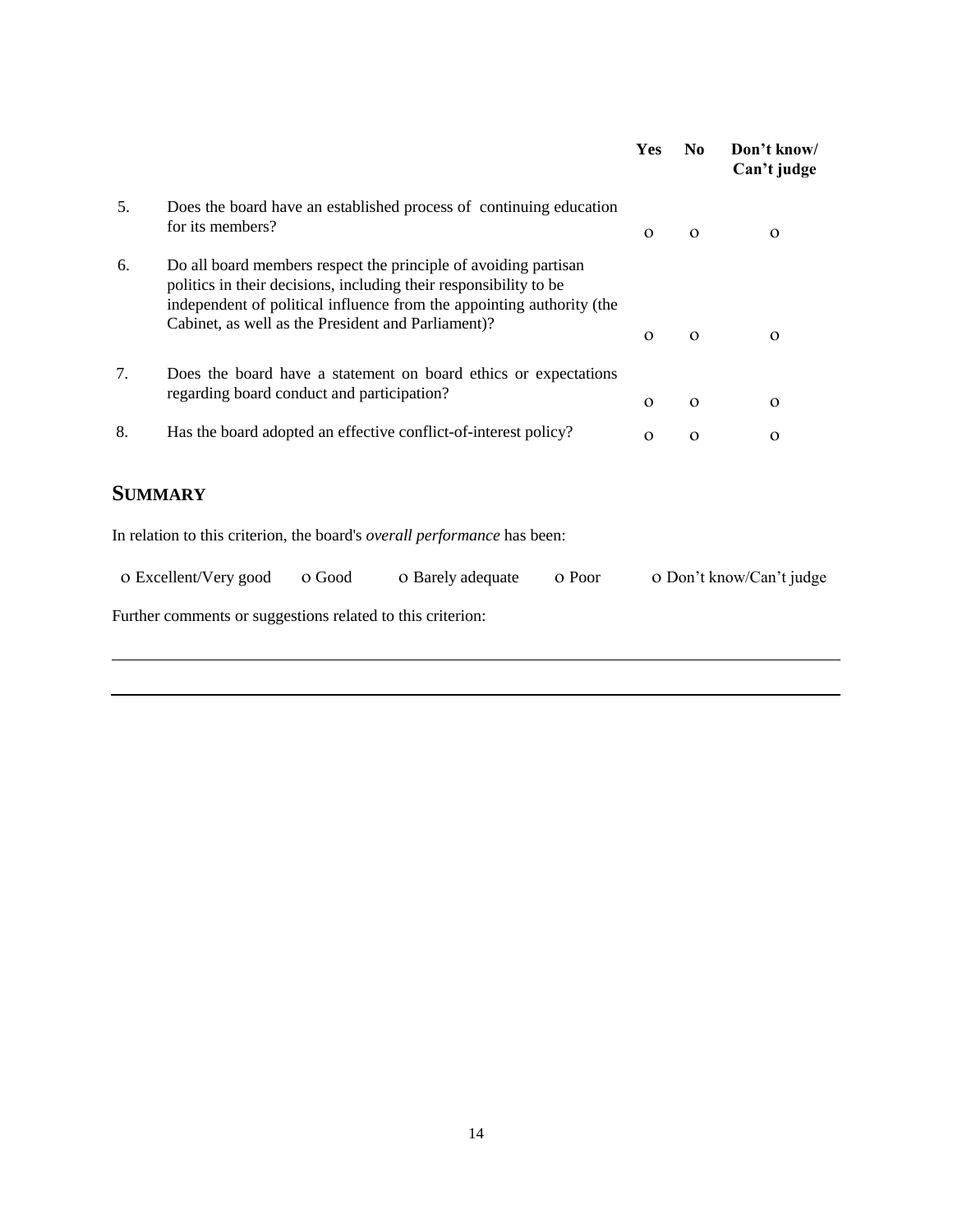#### **CRITERION 9: BOARD ORGANIZATION AND PERFORMANCE**

An effective board periodically and thoughtfully reviews board responsibilities and performance. It also reviews its informational needs, organizational structure and rules of procedure, and periodically updates bylaws and major policies. A board's overall effectiveness is significantly influenced by a committee structure. Committee structure depends upon the board's size, the frequency of meetings, and the workload that can be carried by individual members. Reviews should determine, among other things, whether there is the perception that a few members are making decisions reserved for the full board, whether minority opinions have opportunity for full board consideration, and if deserving board members can achieve leadership positions. The board chair and other board officers, committee chairs, and chief executive should be attuned to change where needed.

|    |                                                                                                                                                          | Yes          | N <sub>0</sub> | Don't know/<br>Can't judge |
|----|----------------------------------------------------------------------------------------------------------------------------------------------------------|--------------|----------------|----------------------------|
|    | <b>Board Organization and Meetings</b>                                                                                                                   |              |                |                            |
| 1. | Do board agendas and, consequently, board minutes                                                                                                        |              |                |                            |
|    | a. focus on what you, other board members, and the administration<br>believe are the major issues before the College and how to<br>address these issues? | $\Omega$     | $\Omega$       | 0                          |
|    | b. include appropriate and sufficient supporting information?                                                                                            | $\Omega$     | $\Omega$       | $\mathbf O$                |
|    | c. reach you sufficiently in advance of the meeting?                                                                                                     | $\Omega$     | $\Omega$       | $\Omega$                   |
| 2. | Do you believe that the number of board meetings per year is<br>sufficient to properly take care of the board's governance<br>responsibilities?          | $\Omega$     | $\Omega$       | $\Omega$                   |
| 3. | Do you believe that the length of board meetings is sufficient to<br>accomplish board business?                                                          | $\mathbf{O}$ | $\mathbf O$    | $\Omega$                   |
| 4. | Does the board have a formal, written set of bylaws that help guide<br>its responsibilities, organization, and actions?                                  | $\Omega$     | $\Omega$       | 0                          |
| 5. | Are board meetings well conducted, i.e., informative, engaging and<br>action oriented?                                                                   | $\Omega$     | $\Omega$       | $\mathbf{O}$               |
| 6. | Does the board have an established procedure for                                                                                                         |              |                |                            |
|    | a. assessing its performance?                                                                                                                            | $\Omega$     | $\Omega$       | $\Omega$                   |
|    | b. assessing individual performance before reappointment?                                                                                                | $\Omega$     | $\Omega$       | $\Omega$                   |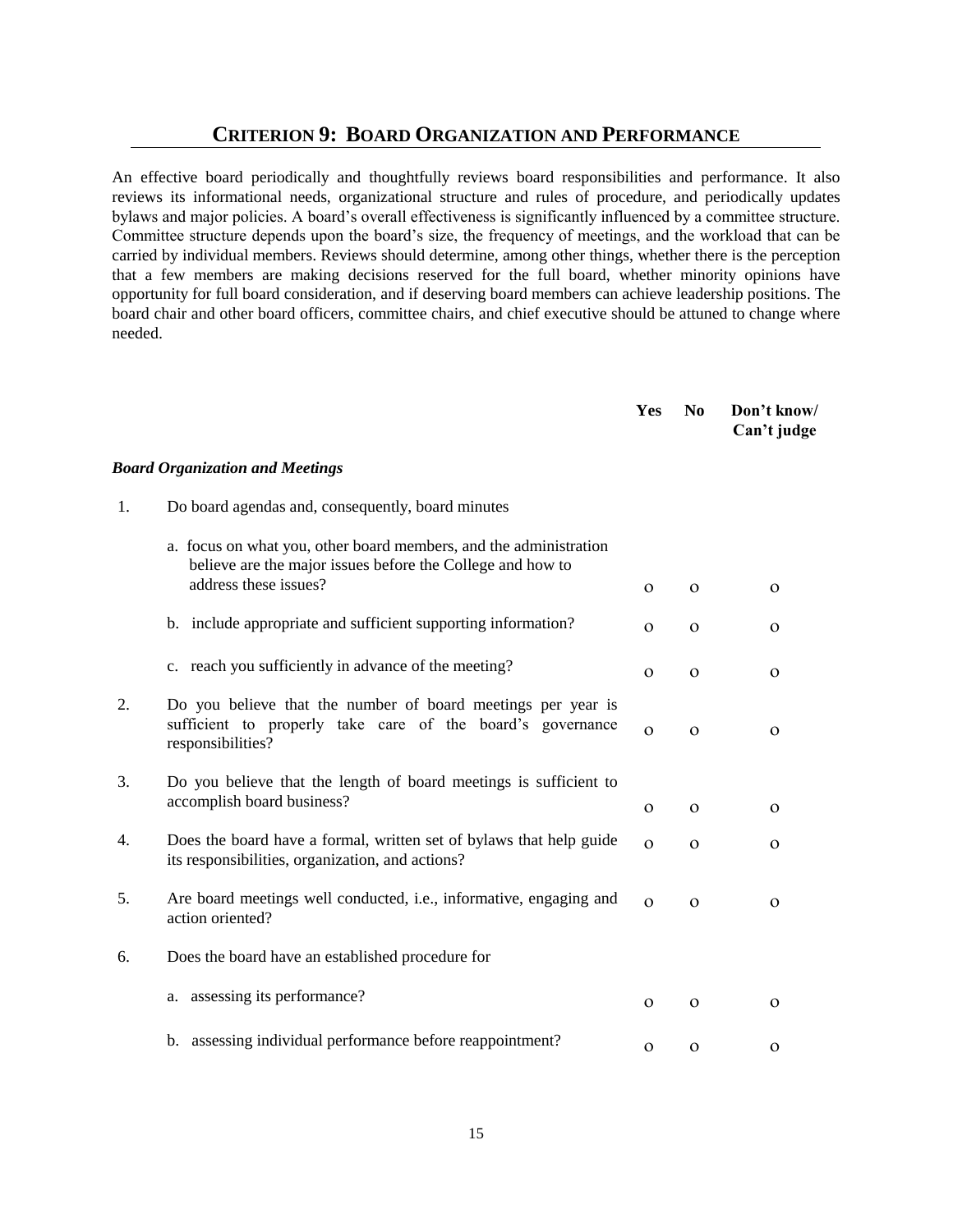#### *Committee Structure and Leadership*

|     | Committee Structure and Leadership                                                                                                                                                  | Yes          | N <sub>0</sub> | Don't know/<br>Can't judge |
|-----|-------------------------------------------------------------------------------------------------------------------------------------------------------------------------------------|--------------|----------------|----------------------------|
| 7.  | Have you within the past two or three years, reviewed the committee<br>structure and practices?                                                                                     | $\Omega$     | $\mathbf{O}$   | $\Omega$                   |
| 8.  | Do you feel that the present committee structure                                                                                                                                    |              |                |                            |
|     | handles the board's work efficiently?<br>a.                                                                                                                                         | $\mathbf{O}$ | $\mathbf O$    | $\Omega$                   |
|     | b. gives the <i>full board</i> the opportunity to consider adequately<br>matters of key importance?                                                                                 | 0            | $\mathbf{O}$   | $\Omega$                   |
|     | allows constituents to have their opinions heard and weighed in<br>c.<br>the decision-making process?                                                                               | $\mathbf{O}$ | $\mathbf{O}$   | $\mathbf{O}$               |
| 9.  | Do board policies and practices provide sufficient preparation and<br>opportunity for rotating leadership within the board and its<br>committees?                                   | $\mathbf O$  | $\mathbf O$    | $\Omega$                   |
| 10. | <b>Court of Appeals</b><br>Have significant personnel issues or other major disputes been<br>brought to the board for formal review or adjudication within the<br>past three years? | $\mathbf{O}$ | $\Omega$       | $\Omega$                   |
|     | If so, were such disputes<br>appropriate for board review and brought to the board only after<br>a.<br>all other channels had been utilized?                                        | $\mathbf{O}$ | $\mathbf{O}$   | $\mathbf{O}$               |
|     | summarized accurately and concisely for study by<br>b.<br>an<br>appropriate board committee?                                                                                        | $\mathbf{O}$ | $\Omega$       | $\Omega$                   |
|     | addressed before they had escalated to crisis proportions?<br>c.                                                                                                                    | $\mathbf{O}$ | $\mathbf{O}$   | 0                          |
|     | settled without unduly prolonged debate?<br>d.                                                                                                                                      | $\mathbf{O}$ | $\mathbf O$    | $\mathbf{O}$               |
|     | <b>SUMMARY</b>                                                                                                                                                                      |              |                |                            |

In relation to this criterion, the board's *overall performance* has been:

| o Excellent/Very good o Good                                                                                                                                                                                                      | o Barely adequate o Poor | o Don't know/Can't judge |
|-----------------------------------------------------------------------------------------------------------------------------------------------------------------------------------------------------------------------------------|--------------------------|--------------------------|
| $\mathbf{r}$ and the set of the set of the set of the set of the set of the set of the set of the set of the set of the set of the set of the set of the set of the set of the set of the set of the set of the set of the set of |                          |                          |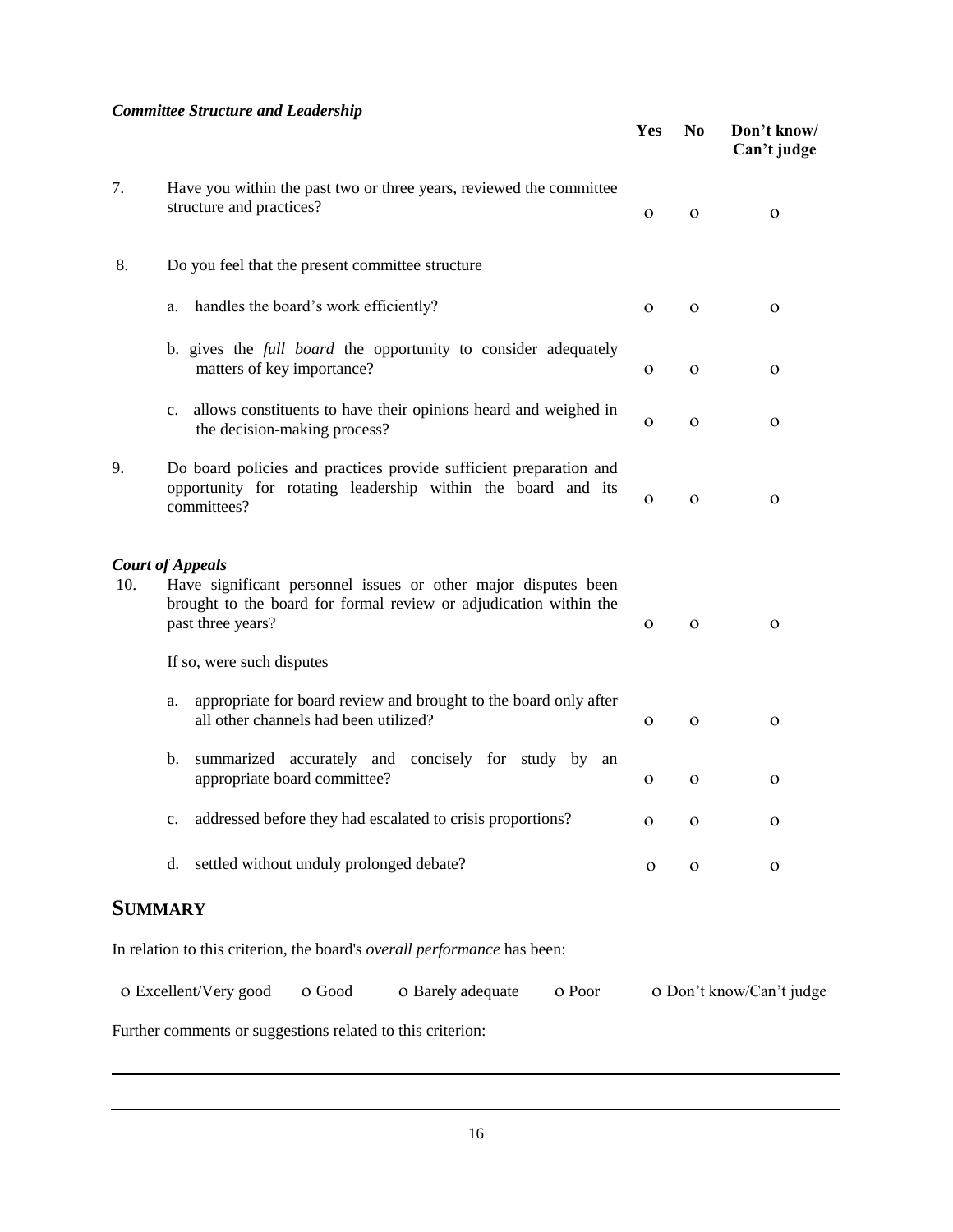## **CRITERION 10: BOARD RELATIONS WITH KEY CONSTITUENCIES**

A measure of the board's success is the quality of its relationships with its many constituencies. Among them are faculty, students, alumni and public officials. The board should seek academic leaders' advice on appropriate matters and delegate to them authority to carry out educational policies and practices. Likewise, the board has ultimate responsibility to protect the welfare of students and provide a healthy and safe campus environment that is conducive to scholarship and personal development. Alumni are a source of significant support and a group whose ties with the institution must be continually assessed and strengthened. And appointed and elected officials at the local and state levels are important constituencies as well. Maintaining good relationships with these and other constituencies is an ongoing challenge for everyone, and board members in concert with the chief executive should work toward this goal.

| Yes- | No. | Don't know/ |
|------|-----|-------------|
|      |     | Can't judge |

#### *Board/Faculty Relations*

| 1. | Does the board have an appropriate and effective means of<br>communicating with, and seeking advice and recommendations<br>from, faculty leaders while respecting the president's office and<br>responsibilities? | $\mathbf{O}$ | $\mathbf{O}$ | $\mathbf{O}$ |
|----|-------------------------------------------------------------------------------------------------------------------------------------------------------------------------------------------------------------------|--------------|--------------|--------------|
| 2. | Has the board adopted adequate policies concerning                                                                                                                                                                |              |              |              |
|    | faculty grievance procedures?<br>a.                                                                                                                                                                               | $\Omega$     | $\Omega$     | $\Omega$     |
|    | b. process and criteria for selection, promotion, retention, and<br>tenure?                                                                                                                                       | $\Omega$     | $\Omega$     | $\Omega$     |
| 3. | Does the board have a clear policy outlining its commitment to                                                                                                                                                    |              |              |              |
|    | a. academic freedom and faculty responsibilities?                                                                                                                                                                 | $\Omega$     | $\Omega$     | 0            |
|    | b. teaching, research and community service?                                                                                                                                                                      | $\Omega$     | $\Omega$     | $\Omega$     |
|    | <b>Board/Student Relations</b>                                                                                                                                                                                    |              |              |              |
| 4. | Does the board through the president, seek the advice and<br>recommendations of student leaders in formulating student life<br>policies and issues directly impacting students?                                   | $\Omega$     | $\Omega$     | $\Omega$     |
| 5. | Has the board approved policies and adequately monitored<br>provisions for the students' health, safety, and non-curricular<br>(cultural, educational, recreational) activities?                                  |              |              |              |
| 6. | Is the board satisfied that adequate policies are in place for student                                                                                                                                            | $\mathbf{O}$ | $\mathbf O$  | $\mathbf{O}$ |
|    | appeal of perceived injustices (academic or other)?                                                                                                                                                               | $\Omega$     | $\mathbf{O}$ | $\mathbf{O}$ |
| 7. | Is the board satisfied that it is in touch with alumni/alumnae and<br>their expectations for and perceptions of the College?                                                                                      | $\mathbf{O}$ | $\Omega$     | $\Omega$     |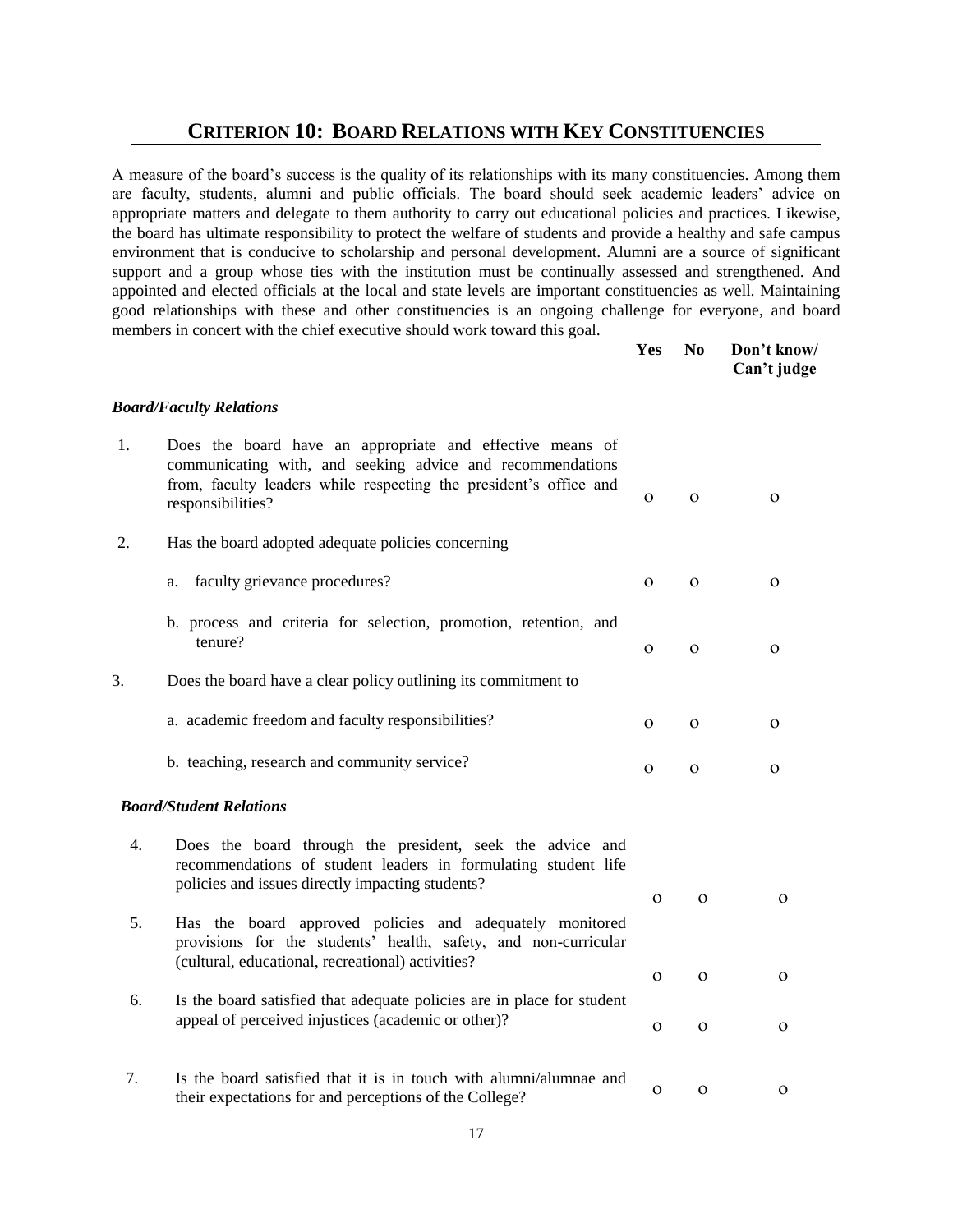| 8.             | Does the board feel that alumni giving is at an acceptable level?                                                                                                        | $\Omega$ | $\Omega$     | $\Omega$                 |
|----------------|--------------------------------------------------------------------------------------------------------------------------------------------------------------------------|----------|--------------|--------------------------|
| 9.             | Do you feel that relationships between the board and the<br>institution's graduates are as good as they can and should be?                                               | $\Omega$ | $\Omega$     | $\Omega$                 |
| 10.            | Do you believe that alumni are supportive of the College's<br>leadership and directions?                                                                                 | $\Omega$ | $\Omega$     | $\Omega$                 |
|                | <b>Board/Public Official Relations</b>                                                                                                                                   |          |              |                          |
| 11.            | Does the board do its part to maintain good relationships with key<br>elected and appointed officials in concert with the president?                                     | $\Omega$ | $\Omega$     | $\mathbf{O}$             |
| 12.            | Is the board satisfied that it does a good job of informing public<br>officials about the College's contributions and benefit to FSM?                                    | $\Omega$ | $\Omega$     | $\Omega$                 |
| 13.            | Is there an active program that brings friends of COM-FSM to<br>campus to build goodwill and to witness firsthand how public and<br>private sources of support are used? | $\Omega$ | $\mathbf{O}$ | $\mathbf{O}$             |
| <b>SUMMARY</b> |                                                                                                                                                                          |          |              |                          |
|                | In relation to this criterion, the board's overall performance has been:                                                                                                 |          |              |                          |
|                | o Excellent/Very good<br>o Poor<br>o Good<br>o Barely adequate                                                                                                           |          |              | o Don't know/Can't judge |
|                | Further comments or suggestions related to this criterion:                                                                                                               |          |              |                          |
|                |                                                                                                                                                                          |          |              |                          |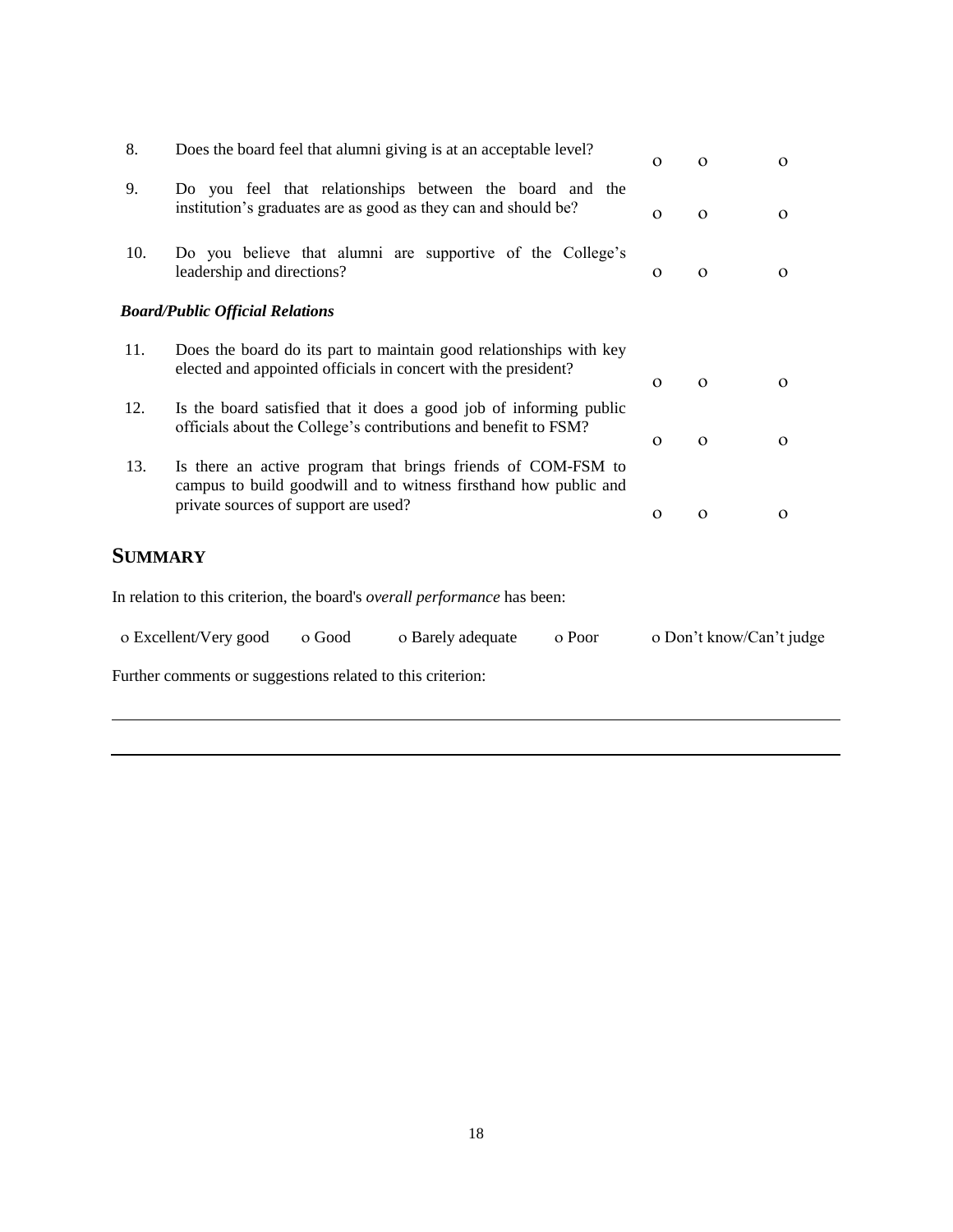The institution is accountable for the quality of its educational product to those who help provide the resources necessary for effective operation. It is held responsible for the prudent use of fiscal resources and for performance standards attached implicitly or explicitly to the acceptance of public funds. Although the call for accountability must not be translated into a demand for control or for ill-advised intrusion into its internal affairs, the institution will benefit from good rapport with the local community, policy makers, alumni, the corporate community, and so forth.

 The board can be a valuable channel for interpreting the college to the community and for bringing the perspective of the community and marketplace to campus. It is important that the board become an integral part of the community, and be aware of community needs, attitudes, and expectations. The board may be able to assess the strength of the college-community relationship by evaluating such things as: the image or reputation of the college; the number of partnerships the college has with community groups and businesses; the level of participation on college advisory committees, and the readiness of community leaders to support advocacy and fund-raising efforts.

**Yes No Don't know/**

|    |                                                                                                                                                                                            | 1 C.S        | <b>INU</b>   | <b>DOIL L KIIOW/</b><br>Can't judge |
|----|--------------------------------------------------------------------------------------------------------------------------------------------------------------------------------------------|--------------|--------------|-------------------------------------|
| 1. | Does the College have the confidence of the majority of the people<br>and organizations external to the institution, e.g. business and<br>private sector leaders, the schools, government? | $\Omega$     | $\Omega$     | $\Omega$                            |
| 2. | Does the board keep itself well informed about the educational and<br>training needs of the FSM?                                                                                           | $\mathbf{O}$ | $\mathbf{O}$ | $\mathbf{O}$                        |
| 3. | Does the board maintain a good balance between advocacy (of the<br>institution's needs) and accountability (serving the needs of FSM)?                                                     |              |              |                                     |
|    |                                                                                                                                                                                            | $\Omega$     | $\Omega$     | $\Omega$                            |
| 4. | Do the board and the College keep FSM citizens and leaders well<br>informed about COM-FSM activities, educational perspectives, and<br>plans?                                              | $\Omega$     | $\Omega$     | $\Omega$                            |
| 5. | Does the board make effective use of citizen advisory committees?                                                                                                                          | $\Omega$     | $\Omega$     | $\mathbf{O}$                        |
| 6. | Are you satisfied with the board's role in promoting the public<br>image of the College to the wider community?                                                                            | $\Omega$     | $\Omega$     | $\mathbf{O}$                        |
| 7. | Has the board been willing to take a stand against unwarranted<br>controls or other intrusions in the College's internal affairs?                                                          | $\Omega$     | $\Omega$     | $\Omega$                            |
|    | <b>SUMMARY</b><br>In relation to this criterion, the board's overall performance has been:                                                                                                 |              |              |                                     |
|    | o Poor<br>o Excellent/Very good<br>O Good<br>O Barely adequate                                                                                                                             |              |              | o Don't know/Can't judge            |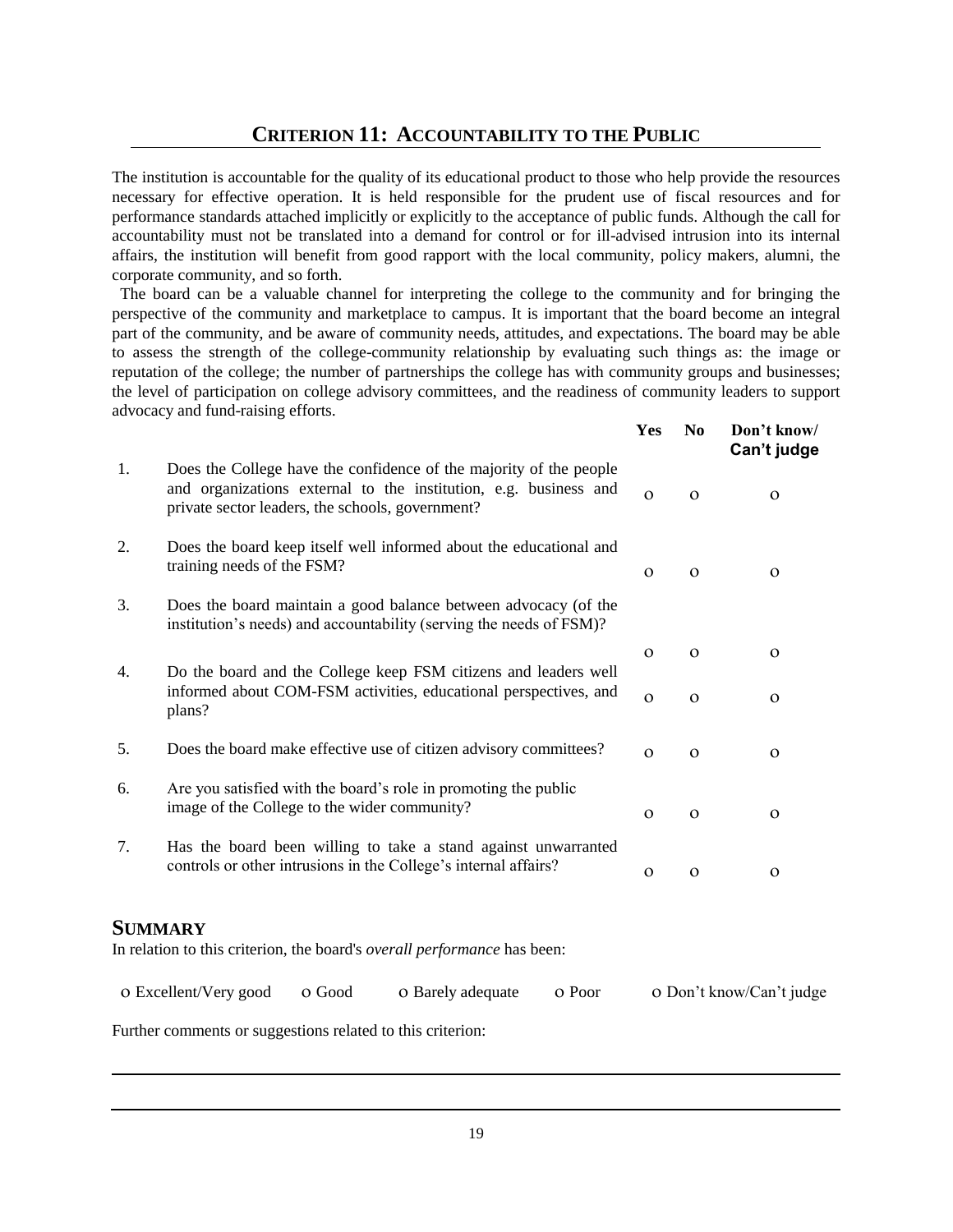### **GENERAL ASSESSMENT**

The following questions are intended to help determine the level of consensus among board members regarding major institutional and board strengths and needs, as well as recent accomplishments. Responses can be very helpful for your workshop facilitator, as well as interesting to you and your colleague regents.

1. What two or three top issues have most occupied the board's time and attention during the past year?

2. What were the one or two particular successes during the past year for which the board feels some special satisfaction?

3. What particular shortcomings do you see in the board's organization or performance that needs attention?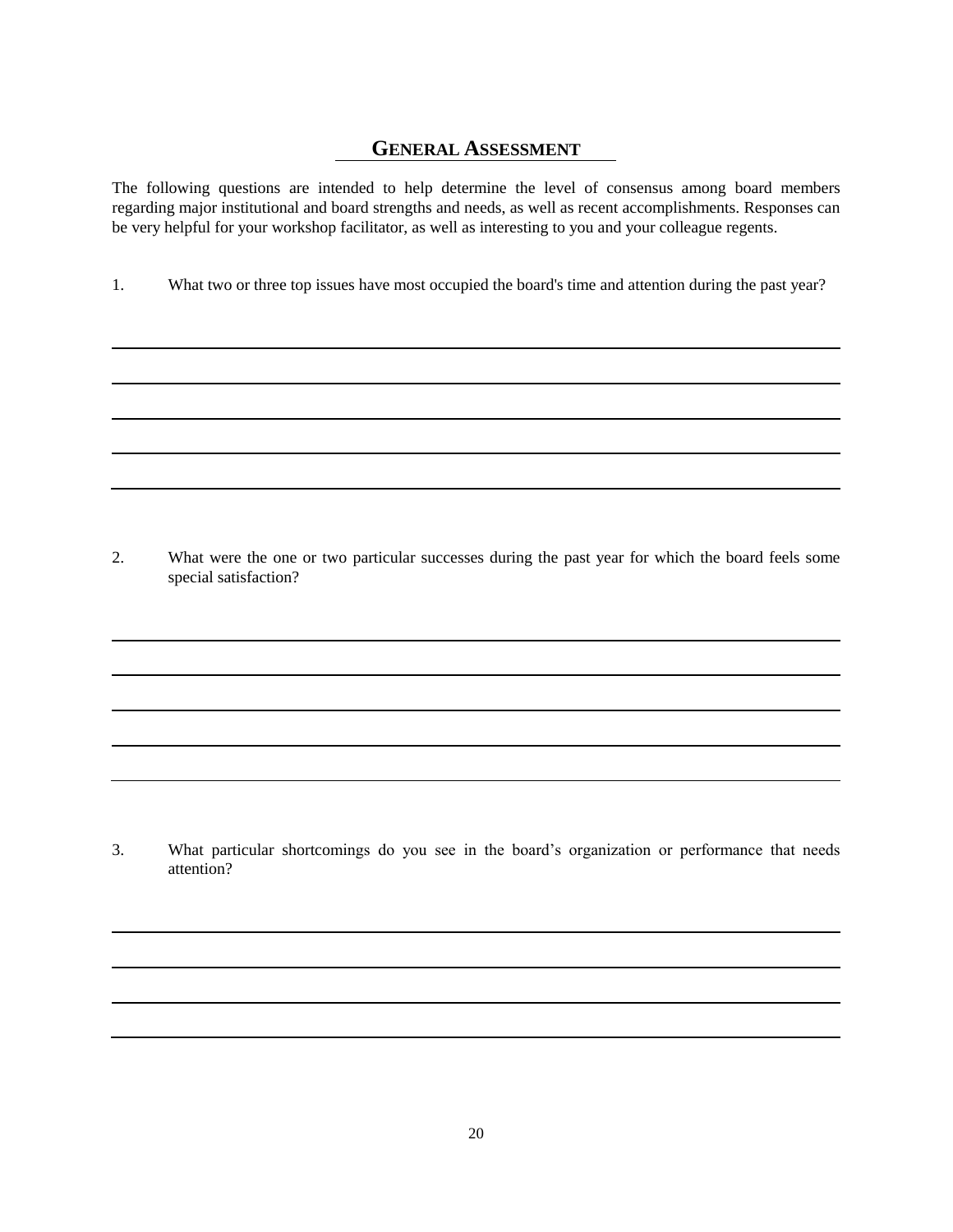4. Other comments or suggestions to help plan the workshop's agenda?

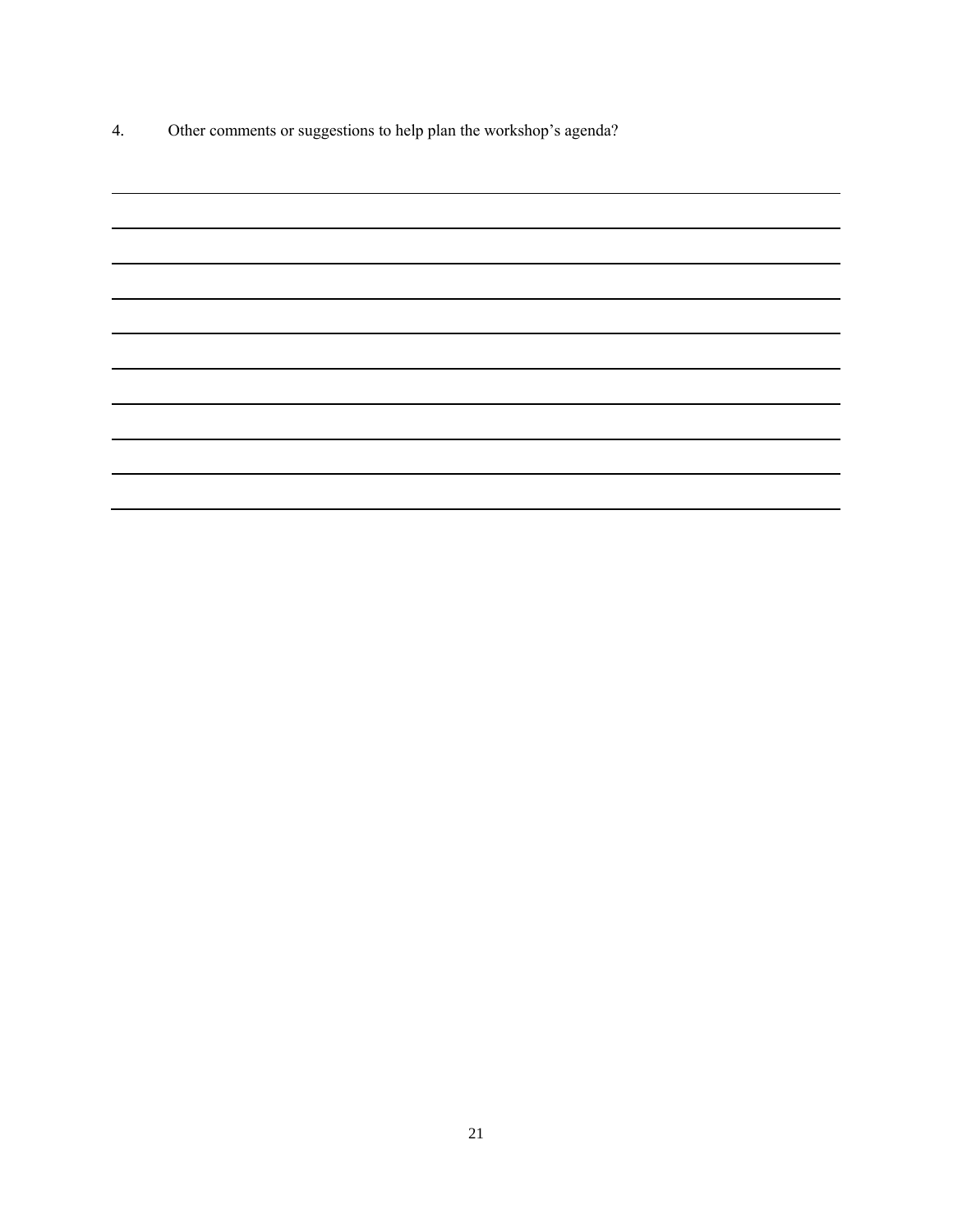## **BOARD MEMBER REVIEW**

This section is intended to help you assess your own commitment and performance. The responsibilities of individual board members are different from those of boards of corporate entities. The checklist is designed to help you assess and reflect on your board service and the expectations generally held for all board members.

 Your candid responses to this section will be combined with those of all other board members. You are encouraged to complete this section to enable you to compare your own responses with those of your colleagues.

|    |                                                                                                                                                                                           | Yes          | N <sub>0</sub> | Don't know/<br>Can't judge |
|----|-------------------------------------------------------------------------------------------------------------------------------------------------------------------------------------------|--------------|----------------|----------------------------|
|    | <b>Background</b>                                                                                                                                                                         |              |                |                            |
| 1. | Do you have a reasonably clear sense of your obligations and<br>responsibilities as a regent?                                                                                             | $\Omega$     | $\Omega$       | $\Omega$                   |
| 2. | Do you have a clear grasp of your board responsibilities?                                                                                                                                 | $\Omega$     | $\Omega$       | $\Omega$                   |
| 3. | If you have answered, "Yes" to either of the questions above, what<br>has been the primary source of your information (e.g., an orientation<br>program, prior service as a board member)? |              |                |                            |
|    |                                                                                                                                                                                           |              |                |                            |
| 4. | Are you generally familiar with the stated mission, comprehensive<br>institutional plan, and current policies of your institution?                                                        | $\mathbf O$  | $\Omega$       | O                          |
| 5. | Do you stay abreast of higher education trends, issues, and public<br>policy developments in the world and on the U.S. mainland?                                                          | $\Omega$     | $\mathbf{O}$   | 0                          |
|    | How?                                                                                                                                                                                      |              |                |                            |
|    |                                                                                                                                                                                           |              |                |                            |
| 6. | Have you had the opportunity to meet with regents and educators<br>from other institutions in the recent past?                                                                            | $\mathbf{O}$ | $\Omega$       | $\Omega$                   |
| 7. | Do you know your fellow regents reasonably well?                                                                                                                                          | $\mathbf{O}$ | $\mathbf{O}$   | 0                          |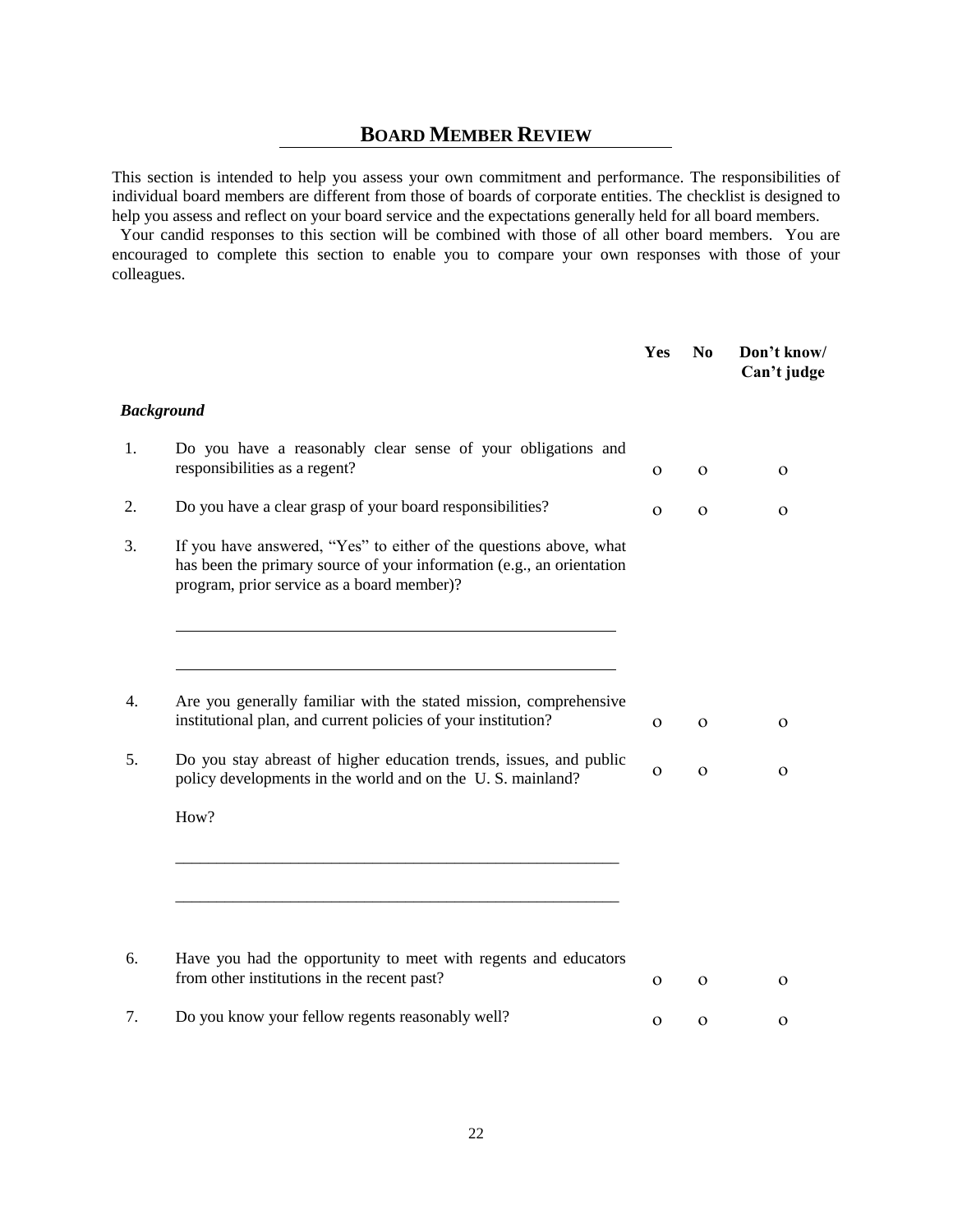|    |                                                                                                                                         | <b>Expertise</b> | <b>Interest</b> |
|----|-----------------------------------------------------------------------------------------------------------------------------------------|------------------|-----------------|
| 8. | Please mark with an "x" your strongest areas of <i>expertise</i> based<br>on your background and personal experience, and primary areas |                  |                 |
|    | of <i>interest</i> .                                                                                                                    |                  |                 |
|    | Budget / Finance                                                                                                                        | $\Omega$         | $\Omega$        |
|    | Investments                                                                                                                             | $\Omega$         | $\Omega$        |
|    | Management                                                                                                                              | $\Omega$         | $\Omega$        |
|    | Planning                                                                                                                                | $\Omega$         | $\Omega$        |
|    | Legal Affairs                                                                                                                           | $\Omega$         | $\Omega$        |
|    | Plant Management                                                                                                                        | $\Omega$         | $\Omega$        |
|    | <b>Student Affairs</b>                                                                                                                  | $\Omega$         | $\Omega$        |
|    | <b>Faculty Affairs</b>                                                                                                                  | $\Omega$         | $\Omega$        |
|    | Fund-Raising                                                                                                                            | $\Omega$         | $\Omega$        |
|    | <b>Public Relations</b>                                                                                                                 | $\Omega$         | $\Omega$        |
|    | <b>Government Relations</b>                                                                                                             | $\Omega$         | $\Omega$        |
|    | Education                                                                                                                               | $\Omega$         | $\Omega$        |
|    | Other:                                                                                                                                  |                  |                 |

\_\_\_\_\_\_\_\_\_\_\_\_\_\_\_\_\_\_\_\_\_\_\_\_\_\_\_\_\_\_\_\_\_\_\_\_\_\_\_\_\_\_\_\_\_\_\_\_ \_\_\_\_\_\_\_\_\_\_\_\_\_\_\_\_\_\_\_\_\_\_\_\_\_\_\_\_\_\_\_\_\_\_\_\_\_\_\_\_\_\_\_\_\_\_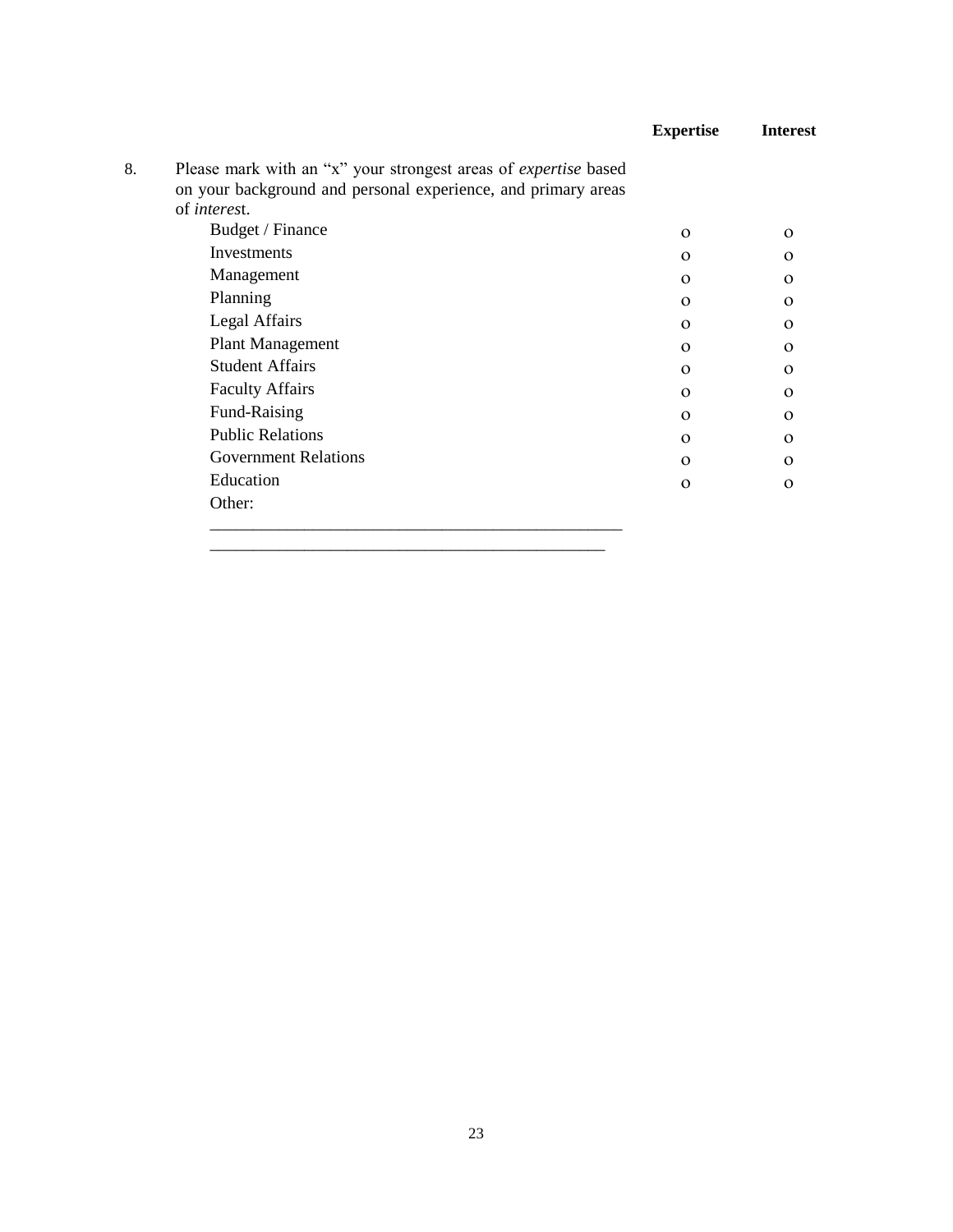|                 |     |                                                                                                               | Yes          | N <sub>0</sub> | Don't know/<br>Can't judge |
|-----------------|-----|---------------------------------------------------------------------------------------------------------------|--------------|----------------|----------------------------|
|                 |     | <b>Knowledge of the Institution</b>                                                                           |              |                |                            |
|                 | 9.  | Are you familiar with COM-FSM's history?                                                                      | $\mathbf{O}$ | $\mathbf{o}$   | $\mathbf O$                |
|                 | 10. | Do you feel well informed about the type and quality of COM-<br>FSM's educational programs?                   |              |                |                            |
|                 |     |                                                                                                               | $\mathbf O$  | $\mathbf O$    | $\mathbf{O}$               |
|                 | 11. | Have you attended campus events within the past six months?                                                   | $\mathbf O$  | $\mathbf O$    | $\mathbf O$                |
|                 | 12. | Do you periodically read the campus newspaper or information<br>provided by faculty or student organizations? | $\mathbf O$  | $\mathbf O$    | $\mathbf{O}$               |
|                 | 13. | Do you know                                                                                                   |              |                |                            |
|                 |     | a. key administrators?                                                                                        | $\mathbf O$  | $\mathbf{O}$   | $\mathbf{O}$               |
|                 |     | b. faculty leaders?                                                                                           | $\mathbf O$  | $\mathbf O$    | $\mathbf O$                |
|                 |     | c. student leaders?                                                                                           | $\mathbf O$  | $\mathbf O$    | $\mathbf O$                |
|                 |     | d. alumni leaders?                                                                                            | $\mathbf O$  | $\mathbf O$    | $\mathbf O$                |
|                 | 14. | Are you acquainted with the physical plant and deferred maintenance<br>needs of your institution?             | $\mathbf O$  | $\mathbf O$    | $\mathbf O$                |
| <b>Meetings</b> | 15. | Are you pleased with your attendance at board meetings?                                                       |              |                |                            |
|                 |     |                                                                                                               | $\mathbf{O}$ | $\mathbf{O}$   | $\mathbf{O}$               |
|                 | 16. | Are you pleased with the attendance of your fellow board members<br>at board meetings?                        | $\mathbf{o}$ | $\mathbf O$    | $\mathbf O$                |
|                 | 17. | If you have not already done so, would you be willing to serve as a<br>board officer?                         | $\mathbf{O}$ | $\mathbf O$    | $\mathbf{O}$               |
|                 |     | Why or Why Not?                                                                                               |              |                |                            |
|                 |     |                                                                                                               |              |                |                            |
|                 |     |                                                                                                               |              |                |                            |
|                 |     |                                                                                                               |              |                |                            |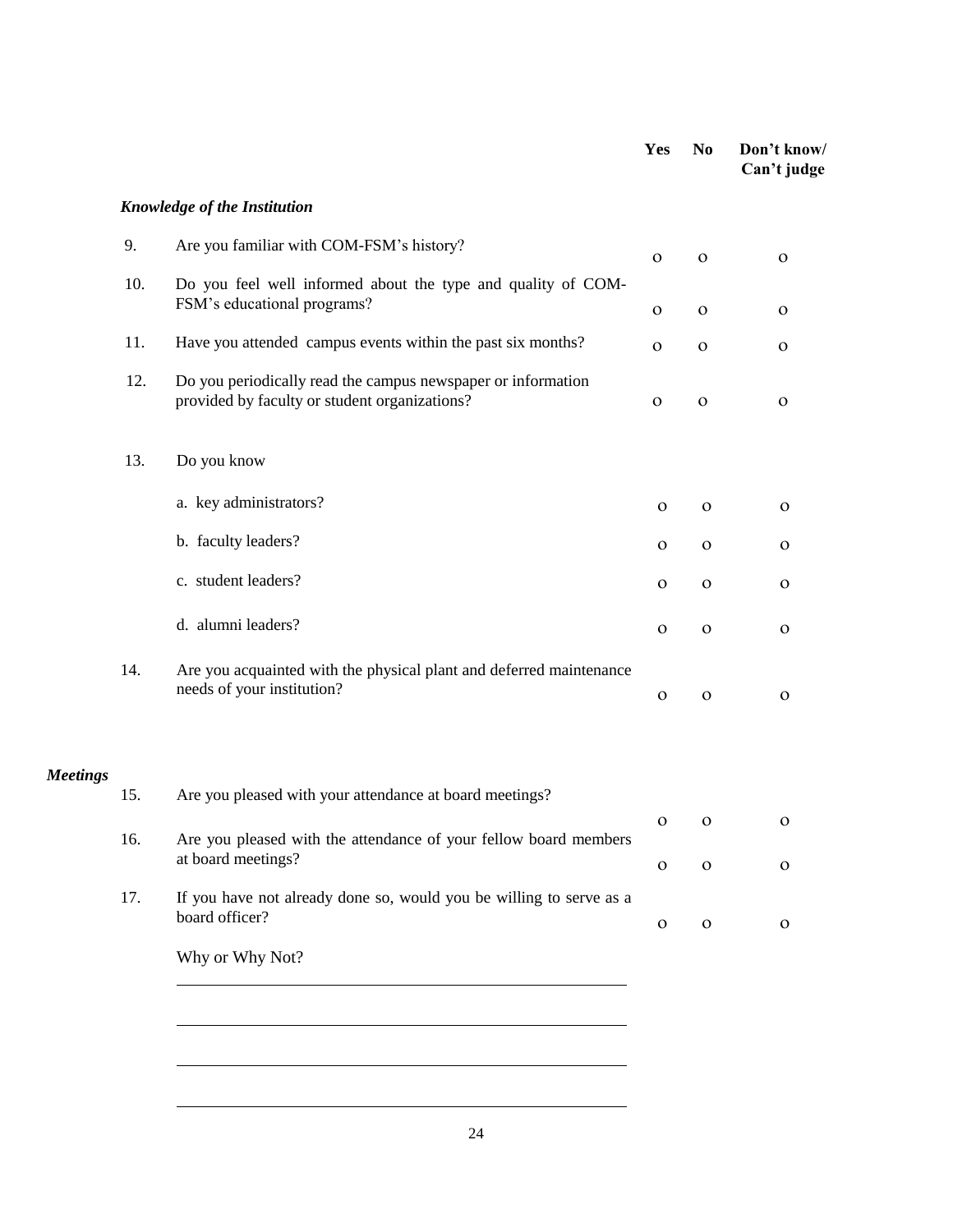| 18. | Within the past year or two, have you helped secure gifts from<br>individuals, corporations, or other sources?                                                                            | 0            | $\mathbf{O}$ | $\mathbf{O}$ |
|-----|-------------------------------------------------------------------------------------------------------------------------------------------------------------------------------------------|--------------|--------------|--------------|
| 19. | Have you recently taken advantage of an opportunity to say a good<br>word about COM-FSM to a policy maker or an influential<br>organization?                                              | $\mathbf{O}$ | $\mathbf{O}$ | $\mathbf{o}$ |
| 20. | Do you take advantage of opportunities to inform other groups or<br>persons about COM-FSM or about the value of higher education in<br>general?                                           | 0            | $\mathbf{O}$ | $\mathbf{O}$ |
|     | <b>Regent Concerns</b>                                                                                                                                                                    |              |              |              |
| 21. | Are you mindful of COM-FSM's stated mission, institutional plan<br>and goals, and current policies when voting on proposals presented to<br>the board?                                    | $\mathbf{O}$ | $\mathbf{O}$ | $\mathbf{O}$ |
| 22. | Do you feel you are sensitive to the concerns of students, faculty, and<br>graduates while maintaining impartiality and a total institutional<br>perspective?                             | $\mathbf{O}$ | $\mathbf{O}$ | $\mathbf{O}$ |
| 23. | Do you keep the president informed of any important/relevant<br>personal communications you may have with individuals on campus?                                                          | $\mathbf O$  | $\mathbf{O}$ | $\mathbf{o}$ |
| 24. | If you have such lines of communication, do you avoid prejudiced<br>judgments or comments?                                                                                                | 0            | $\mathbf{O}$ | $\mathbf{o}$ |
| 25. | Do you periodically communicate or meet with community leaders in<br>your district to discuss community needs and concerns?                                                               | $\mathbf O$  | $\mathbf{O}$ | $\mathbf{o}$ |
| 26. | In consultation with your board chair, have you ever suggested to the<br>board's nominating committee or to the appointing authority<br>someone who would be an outstanding board member? | $\mathbf 0$  | $\mathbf{O}$ | $\mathbf{O}$ |
| 27. | Are you satisfied that there are no real or apparent conflicts of<br>interest in your service as a regent?                                                                                | O            | $\mathbf{O}$ | $\mathbf{o}$ |
| 28. | Do you find any conflict between your responsibility for the welfare<br>and advancement of your institution and your responsibility to the<br>citizens of your community and region?      | O            | $\mathbf{O}$ | $\mathbf{O}$ |
| 29. | Do you avoid asking special favors of the administration, including<br>requests for information, without the knowledge of at least the<br>president or board chair?                       | $\mathbf 0$  | $\mathbf{O}$ | $\mathbf{o}$ |
| 30. | What would you change to make your time on the board more<br>stimulating and rewarding?                                                                                                   | $\mathbf O$  | $\mathbf{O}$ | $\mathbf{o}$ |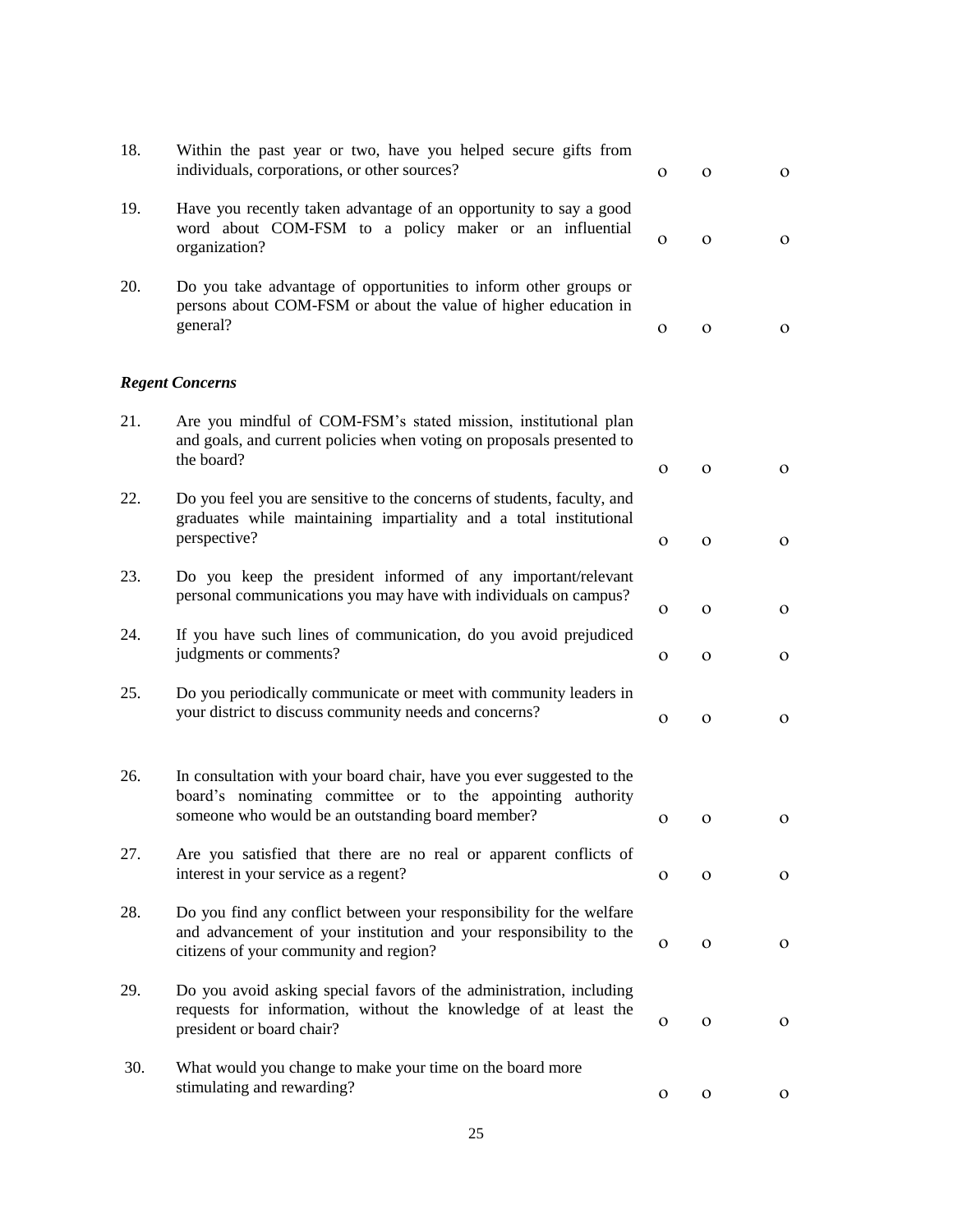| 31. | How would you rate yourself as a regent at this time? |
|-----|-------------------------------------------------------|

- o Above average<br>o Average
- Average
- Below Average